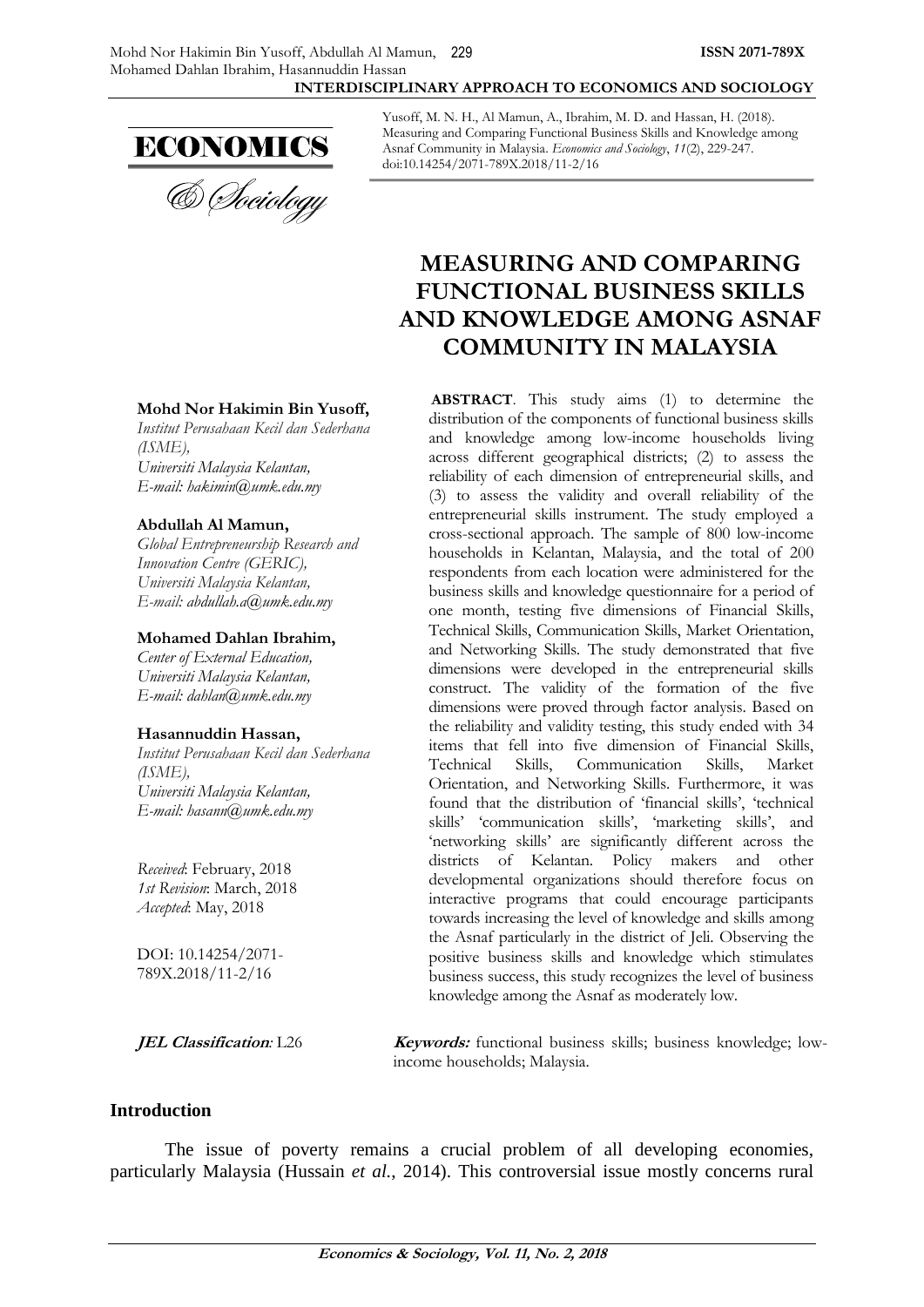areas (Solaymani *et al.*, 2014). Failure to earn enough to fulfill basic survival needs such as food, shelter, and clothing, usually means being poor. However, in the context of Malaysia, it has been reported that the mean monthly household income has increased by more than twenty times, from RM264 in 1970 to RM6,958 in 2016. At the same time, the median income has also increased – from RM166 to RM5,228. According to the Eleventh Malaysia Plan (RMK11), the poverty rate in the country has reduced to 0.4% in 2016. This shows a great difference, as compared to the year 1970 when the poverty rate was as high as 49.3%.

Poverty alleviation remains to be the key challenge for underperforming communities in the rural areas of Malaysia. One of the strategies for tackling the poverty issue includes: promoting agriculture development, servicing, job opportunities and also more business opportunities for the poor together with government intervention programmes (Razid, 2013). For instance, the SME Master plan (2012-2020) promotes indigenous innovation to propel the transformation of the microenterprises in rural areas through grants, targeted funding, technical and management support (SME Annual report 2015/16). Development of microenterprises will open up economic opportunities in terms of employment, thus enhancing the standards of living for the affected households since microenterprises play a vital role in economic development and contribute to poverty alleviation in the first place (Alom *et al.*, 2016). In such a context, microentrepreneurship, as a form of entrepreneurship among the underprivileged, plays the role of a powerful tool for combating poverty and empowering the poor economically (Basargekar, 2011). This is especially relevant for Malaysia where a significant proportion of such underprivileged microentrepreneurs operate within the informal economy (Al-Mamun *et al.*, 2016). Perhaps this is one of the key reasons why policies and programmes of the Malaysian Government along with other development organizations in the country have been nurturing the entrepreneurship supportive environment in order to promote entrepreneurial activities among low-income and underprivileged entrepreneurs (Al-Mamun & Ekpe, 2016). Various government grants and funds are made available to low-income people through many private and non-governmental organizations agencies such as Amanah Ikhtiar Malaysia (AIM), People's Trust Council (MARA), The National Entrepreneurial Group Economic Fund (TEKUN); Kelantan Federal Development Department (JPP); Kelantan Islamic Religious Council (MAIK). In a way of reducing poverty, AIM allocated RM2.5 billion through the Ikhtiar Financing Scheme, thus financing poor households so that the latter could generate income for themselves (SME, 2015).

Entrepreneurship is perceived as a behavioral characteristic of individuals including an input and an output where entrepreneurial behavior requires entrepreneurial skills and qualities (Wennekers & Thurik, 1999). Therefore, to be an entrepreneur, an individual needs the ability to generate ideas and knowledge, as entrepreneurship involves the development of skills to grow a business along with the personal competencies of the entrepreneur to transform it into a successful venture (Cooney, 2012). On the other hand, entrepreneurial knowledge is considered to be the factor through which entrepreneurs distinguish themselves from their competitors and thereby transform poorly organized businesses into well-organized ventures (Omerzel & Antoncic, 2008). Knowledge is an important tool used for strengthening firm's competitive advantage (Hsu *et al.*, 2006). Knowledge becomes important when entrepreneurs who are more knowledgeable are perceived as less worried because they possess enough knowledge to lower down the risks and develop their own knowledge to manage their firm better, thus enhancing *competitiveness* (Andreeva, 2012). Particularly in the context of developing economies, a recent study has found that knowledge of business has the tendency to bring about development among rural entrepreneurships (Afrin *et al.*, 2010). Thus, before any governmental or non-governmental intervention is introduced to any group, the level of knowledge on the functional skills of the target group should be identified, so that the development programs can be planned and arranged accordingly.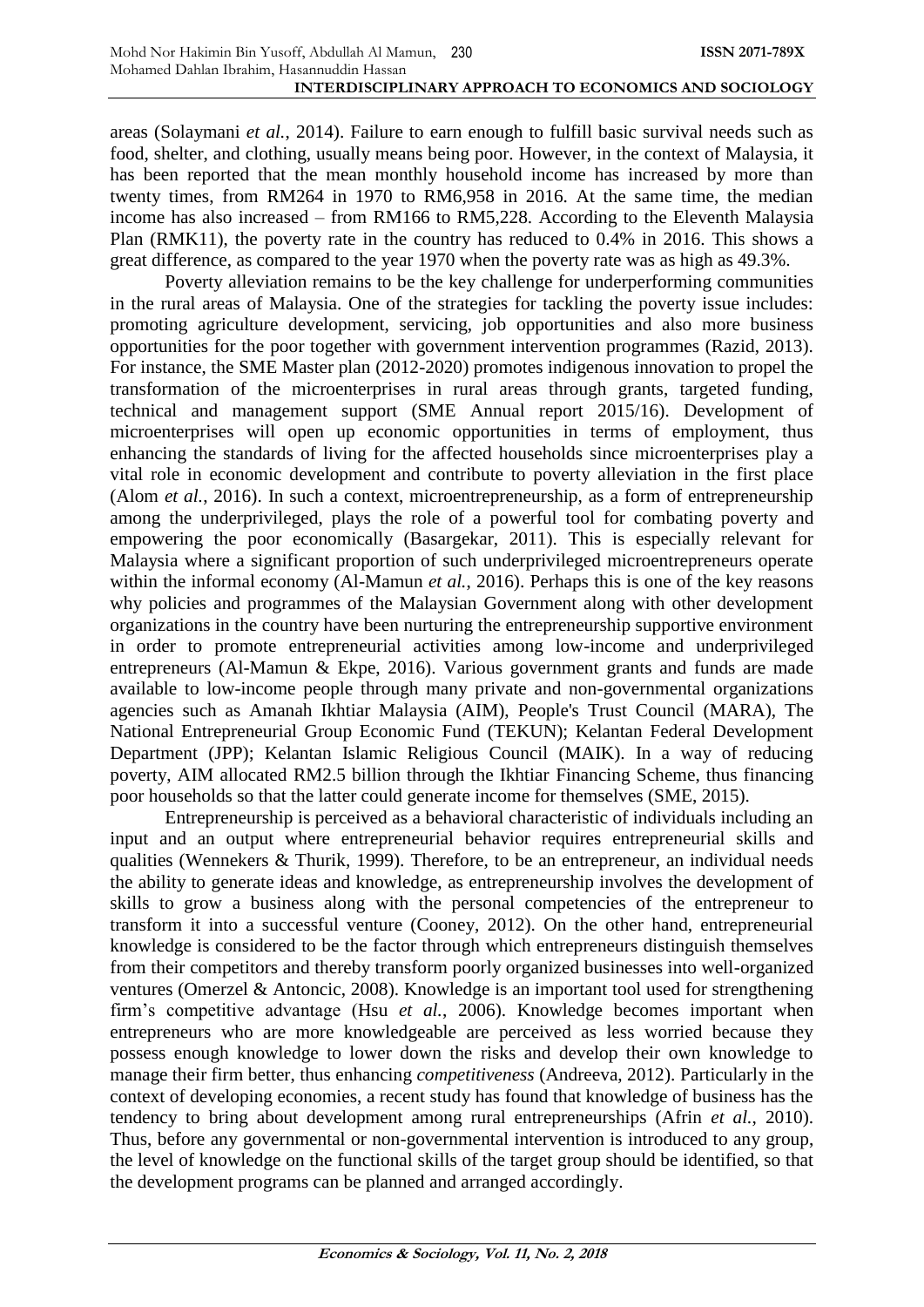The idea of stimulating greater entrepreneurial activities has emerged as a prominent goal for several national governments across the globe as a response to current economic challenges they have been facing (Cooney, 2012). Moreover, contextually, in the case of the Asnaf entrepreneurs (those who receive financial assistance for entrepreneurship from the state Zakat organization in Malaysia), most capital assistance has been found to end in failed ventures, despite all the provided training, facilities, and monitoring (Muhamat *et al.*, 2013; Ramli *et al.*, 2017). In this regard, a recent research has conveyed that capital coupled with courses, training, and knowledge is important to poor entrepreneurs, such as those directly related to the Asnaf, which is helping the zakat recipients succeed in their businesses (Muhamat *et al.*, 2013). Answering the significant and timely call for this sort of research, this study was conducted to identify the level of entrepreneurship knowledge among low-income people and to investigate the distribution of such entrepreneurial knowledge across different geographical districts, using the low-income households of Kelantan, Malaysia as the data source.

Kelantan is the northernmost state in the East Peninsular Malaysia. It has an area of 15,099 square kilometers with 1.59 million population (Statistic Department, Jun 2009). Kelantan is known as an agrarian state with the majority of its people being involved in agricultural activities such as rice, rubber, and tobacco production. Fishing is another vital economic activity of Kelantan since this territory has vast untouched beaches on its coastline. Batik, woodcarving, and songket are less important cottage industries in the state of Kelantan. In recent years, tourism, especially on the offshore islands, has been gaining more and more importance. A few reputable hotels have been established and more modern shopping malls have been opened to cater for urban tourists. Kelantan was ranked as one of the poorest state in Malaysia with Gross Domestic Product (GDP) per capita in 2016 being at RM12,812 and contributing only 1.9% to the national GDP (http://www.statistics.gov.my). Bachok, Gua Musang, and Jeli are among the 11 districts which together constitute the State of Kelantan.

The agencies, which are directly involved in the poverty eradication programs, are as follows:

*MAIK (Majlis Agama Islam Kelantan) –* is an organization under the State of Kelantan, responsible for implementing investments and halal activities in order to lower the property rate and provide extra resources for the Muslim communities in the state of Kelantan.

*Federal Development Department –* The Kelantan Federal Development Department (KFDD) is the main agency when it comes to coordinating and monitoring the implementation of federal development projects in the State of Kelantan.

*Asnaf –* Asnaf stands for the parties that receive the aid of Zakat collected from the Muslims. The poor traditionally belong to those eligible to receive such aid.

*e-Kasih –* is the National Poverty Data Bank which contains information on poverty, ranging from individual profiles, assistance received by household head and household members. The data bank also provides information to the agencies involved in monitoring the effectiveness of governmental programs.

# **1. Literature review**

Knowledge of functional skills refers to a person's existing talents or natural skills. It is perceived that knowledge of functional skills influences entrepreneurial success, as a socially embedded activity, wherein the idea underlines the significance of skills and knowledge related to dealing with other parties (Pyysiainen *et al.*, 2006). Knowledge is a factor through which entrepreneurs distinguish themselves from their competitors and transform poorly organized businesses into well-organized ventures. Knowledge acts as a significant source for organizations and it is evident that entrepreneurs with more knowledge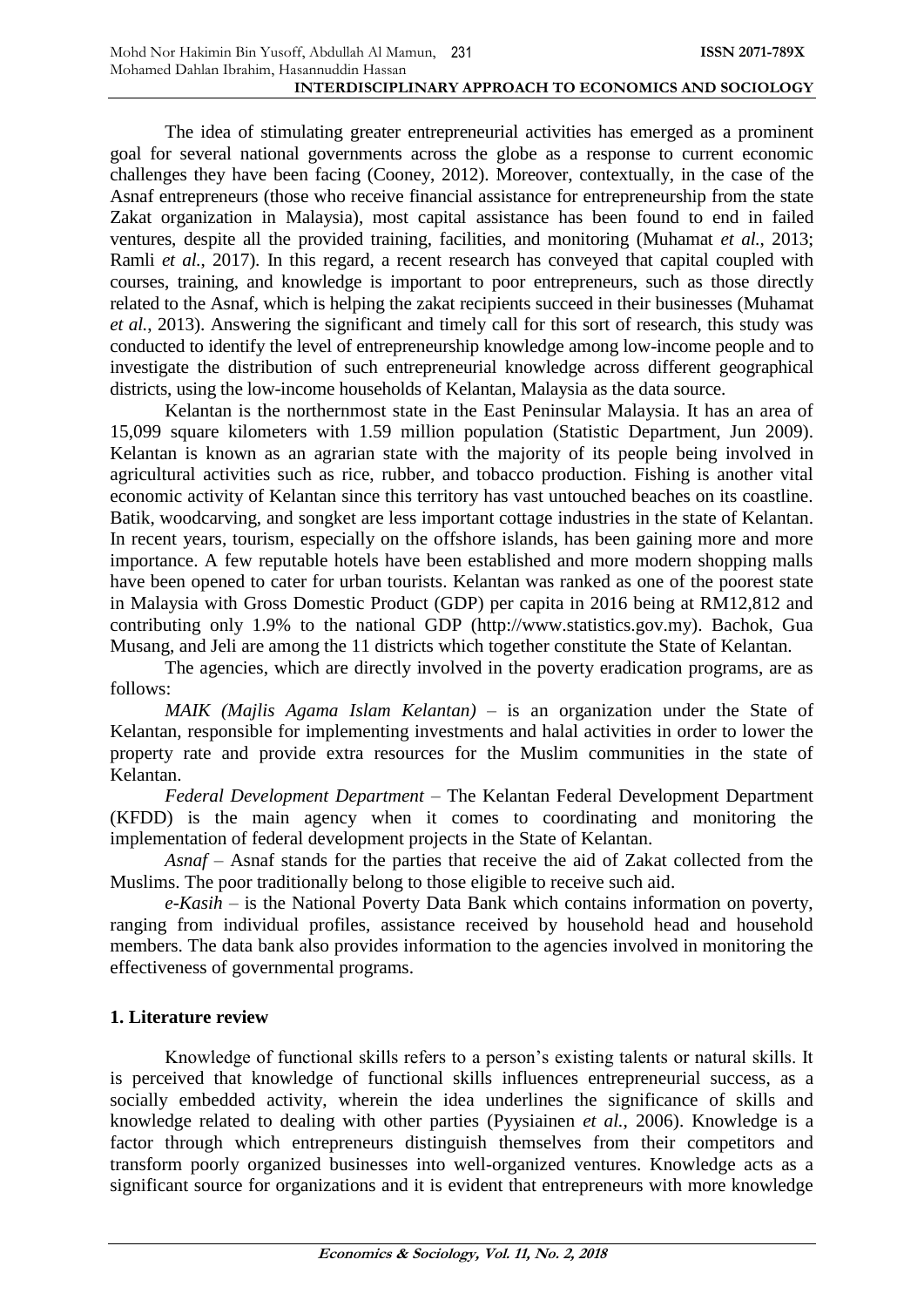are less uncertain of their effectiveness and are able to learn and notice market changes faster (Omerzel & Antončič, 2008). Gibb (1987) forwarded the claim early on that training and education acquired both experimentally and culturally, consistently influence the entrepreneurial role. Therefore, it has been strongly argued that the traditional approach to entrepreneurship needs to change and the relevance of entrepreneurship training and education must be expanded. Recently, Cooney (2012) claimed that the concept of entrepreneurship involves more than just business start-ups; rather, it includes the development of skills required to grow a business along with the personal competencies necessary to make it a successful venture.

Empirical evidence proves that enterprises with entrepreneurs nurturing their own skills and knowledge are more likely to have higher profitability and growth compared to firms run by entrepreneurs lacking such attributes (Omerzel & Antončič, 2008). Research extends the fact that entrepreneurs' knowledge influences organizational performance and this construct has emerged as an important tool for strengthening a firm's competitive advantage (Hsu *et al.*, 2006). In the context of developing economies, a recent study found that business knowledge has the tendency to produce development, particularly among women rural entrepreneurships in Bangladesh (Afrin *et al.*, 2010). Particularly in the perspective of Asnaf entrepreneurs (the zakat recipients), a recent research demonstrated that capital assistance coupled with courses, training, and knowledge is important to the Asnaf entrepreneurs, in helping them succeed in their businesses (Muhamat *et al.*, 2013). On the contrary, a lack of skills has been found to result in business failure (Longenecker *et al.*, 1999). Norfadhilah and Norasmah (2012) posited that the increasing demand for skills among entrepreneurs has influenced the global economy dramatically as entrepreneurs frequently confront problems about the lack of basic skills required for an efficient daily running of a business – keeping records, managing inventory, product pricing, and credit control. Extending this, Acemoglu and Zilibotti (2001) inferred that a country with less skilled workers would have greater difficulty in implementing effective technologies belonging to the innovation possibilities frontier, because of the derived lack of absorptive capacity.

Previous literature reports that there is no prevalent measure for entrepreneurial knowledge (Omerzel & Antončič, 2008). Nevertheless, existing literature is fragmented regarding the indicators of business knowledge as majority of authors concentrate on the concept of knowledge in the context of the entrepreneurs' characteristics (Lynskey, 2004). Recent relevant study recognizing the requirement of utilizing an action oriented, group-work and mentoring approach towards entrepreneurship to ensure greater learning effectiveness, forwarded that problem solving and critical thinking are key entrepreneurial skills, along with innovation, risk-taking, creativity, and collaborative skills. As such, developing these skills needs to be better valued (Cooney, 2012). According to Omerzel and Antončič (2008), in the paradigm of entrepreneurial practice, the dimensions of entrepreneurial knowledge and skills include self-confidence, education, and functional knowledge, particularly in the context of small to medium sized firms. The most significant components of entrepreneur skills and knowledge are analytical/critical thinking; leadership abilities; and knowledge of company management and organization. Based on the above, the present study is an effort to measure functional business skills and knowledge among the entrepreneurs, confining its discussion within the constructs of immediate interest, and extensively defines, describes, and signifies financial skills, technical skills, communications skills, market orientation, and networking as dimensions of knowledge and skills.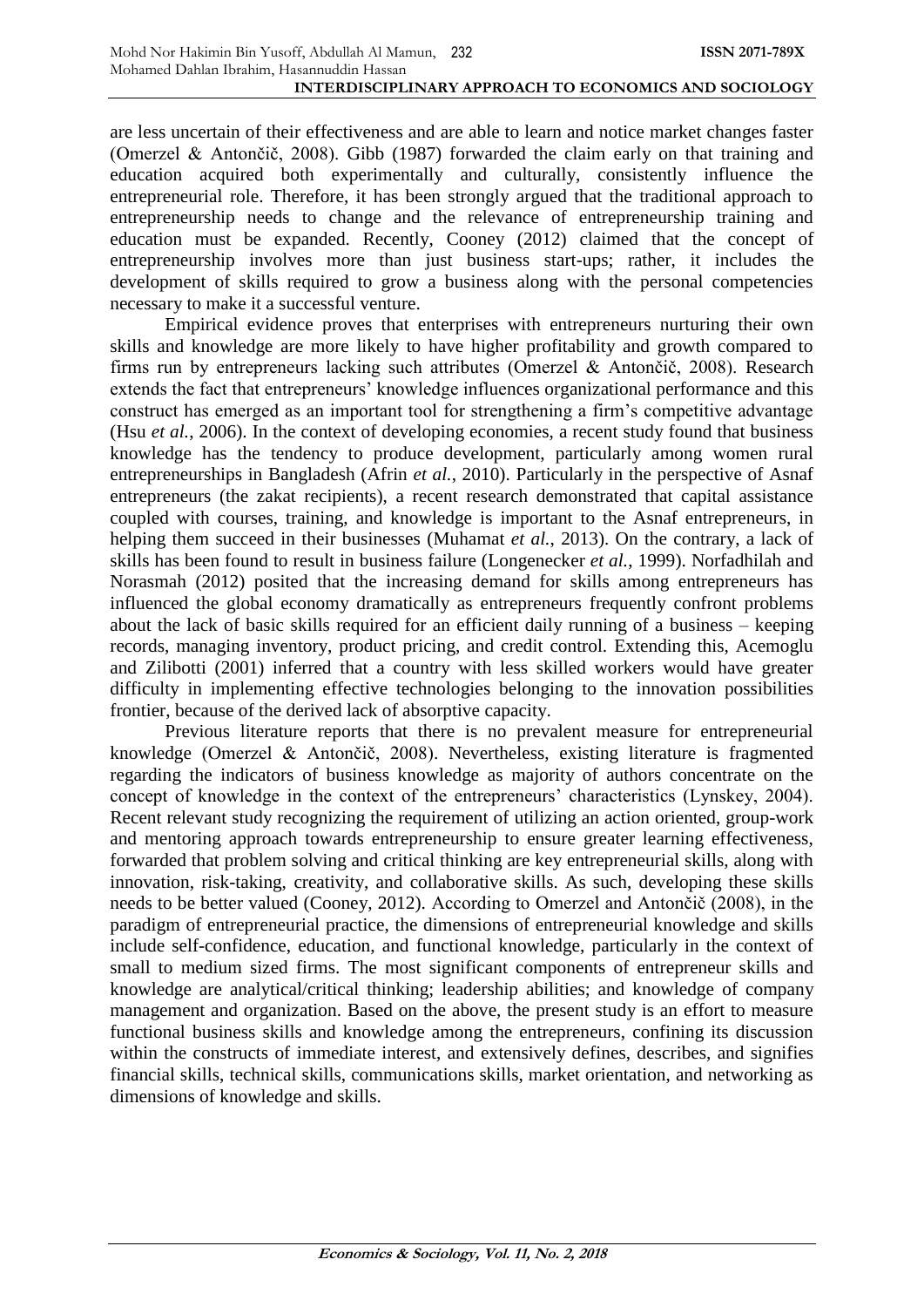# *1.1. Financial Skills*

Review of literature has identified financial skills as a vital requirement for managers that directly affect organizational success and profitability by enabling managers to better manage their businesses (Burgess, 2007). Traditionally, financial skills have been referred to as recording functions, being more analytical and supportive, including tasks of creating reports, explaining trends and variances, and forecasting potential future performance (Scapens & Jayazeri, 2003). Due to the development in systems, the processing aspects of financial skills have been reduced and the generic business management aspects have increased (Palmer *et al.*, 2004). Accountants need more commercial awareness and act more like business advisors, with added emphasis on a team approach (Scapens & Jayazeri, 2003). According to research, the present day financial competencies comprise three levels of management, including skills such as cost control, accounting and budgeting, control processes and mechanisms, financial management, analysis, resource utilization, and risk assessment (Burgess, 2007). Scapens and Jayazeri (2003) stress that the constant evolution of management accounting indicates that line managers are now required to possess greater financial information and knowledge and need to be more accountable for their actions. Research also suggests that managers can be more effective in their management of operations and in customer relationships (Souza & Awazu, 2004) only if they possess accurate knowledge and better financial skills to control the operations by utilizing the acquired information effectively. Improved financial skills could also enhance commitment towards the organization (Subramaniam *et al.*, 2002) and therefore managers with good financial skills are more likely to achieve organizational success (Harper *et al.*, 2005). Lowincome individuals are in dire need of such skills since most of them have negative financial behaviours such as borrowing at high-interest, overlooking certain social services, and being involved in get-rich-quick schemes (Ranyard, 2017).

# *1.2. Technical Skills*

Technical skills refer to knowing and understanding complex technologies and being able to access and leverage such knowledge (Bassellier *et al.*, 2001). According to research, entrepreneurial roles reflect a pattern whereby more emphasis is placed on technical knowledge particularly in carrying out lower-level roles such as innovation (Hayton & Kelley, 2006). Technical skill is important for entrepreneurial development, particularly in rural areas to enhance their social, economic and environmental management. The study done by Afrin *et al.* (2010) points out that technical knowledge of a business is among the factors that contribute towards development in women's rural entrepreneurship in Bangladesh. Technical knowledge or "know-how" possessed by the managers is vital in today's business environment and the construct could be represented by the dimension of "experience" (as a proxy for tacit knowledge) where the execution of a task goes beyond the simple requirement of a broader awareness, and attention is sought towards non-task-specific competencies wherein awareness refers to a "familiarity with the capacities, advantages, limitations, and impact of innovative technologies" (Bassellier *et al.*, 2001). However, considering the scarce resources possessed by SMEs, most of them are unable to take advantage of technology, thus resulting in inefficient operations (Hakimin & Fakhrul, 2016). Technical skills are a major factor for innovative activities and improving quality in response to market changes (Norhasidah *et al.*, 2017).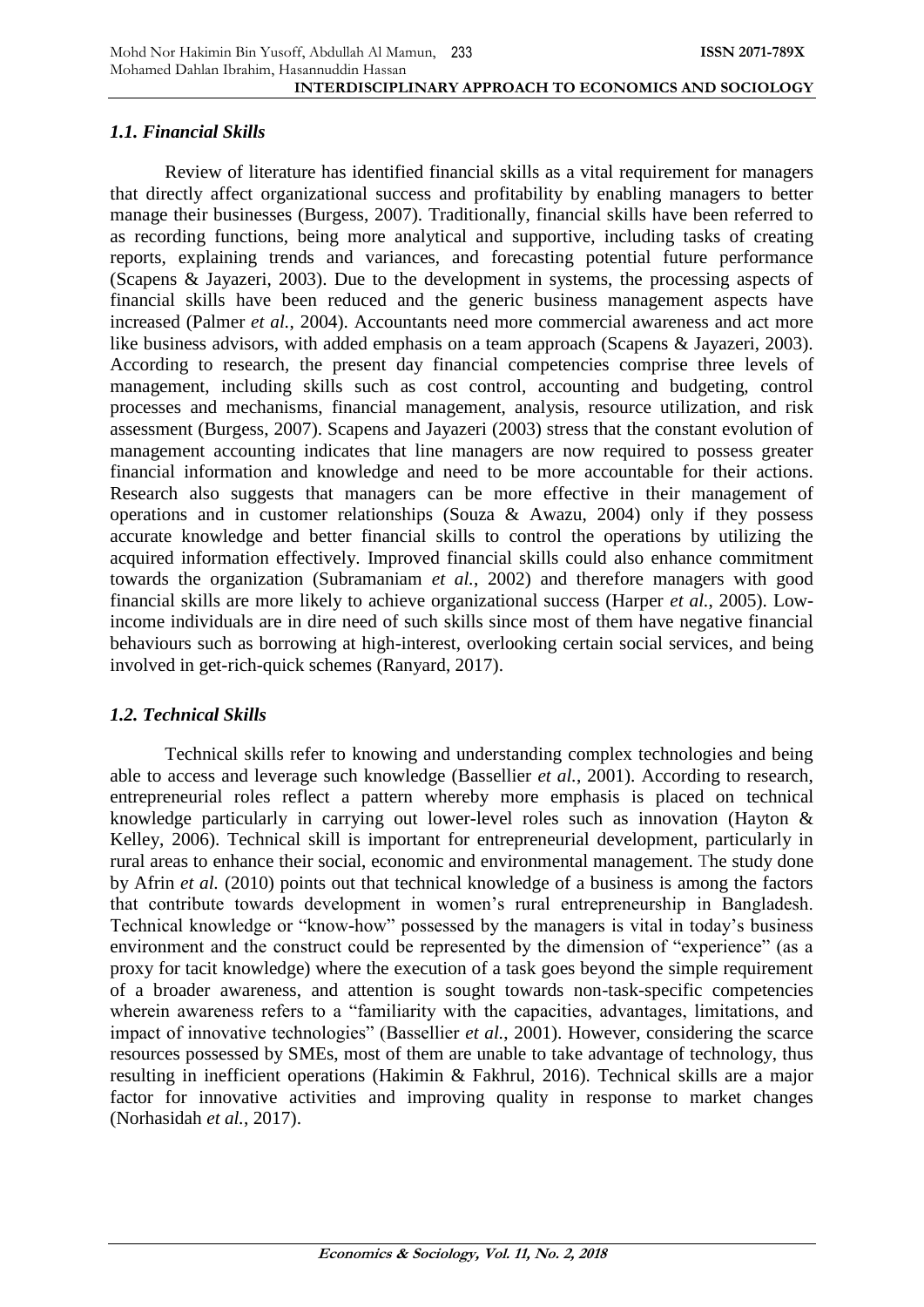## *1.3. Communication Skills*

High capabilities in social interaction and communication, particularly in the forms of higher trust, learning capability, and networking competencies are significantly associated with social and economic success of an enterprise (Morgan & Cooke, 1998). In terms of entrepreneurship, high levels of internal communication coupled with coordination and integration are more likely to facilitate corporate entrepreneurship by reinforcing the exercise of a competent behaviour (Morris, 1998; Hayton & Kelley, 2006). According to research, communication skill is one of the factors that guides development, selection, and evaluation of entrepreneurship simulation activities whereby the credibility of such simulation activities depends, in part, on unambiguous communication (Honig, 2004). In the context of a work setting, communication skills remain the most significant for teams typically needing to reach outside their projects and engaging in a mix of communications with various individuals and groups within the organization, which is particularly important for projects demanding a greater depth of knowledge involving highly complex tasks (Hayton & Kelley, 2006). Research further conveys that communication networks are formed and cultivated over time, and vital for leveraging the strengths of different organizations (Hayton & Kelley, 2006). People with good communication skills will be able to interact with other people easily (Armanurah *et al.*, 2014). Thus, for low-income people, having good communication skills paves the way to being a better entrepreneur.

# *1.4. Market Orientation*

Market orientation is defined as an organization's orientation towards promoting and supporting the activities of collection, dissemination, and responsiveness towards market intelligence in order to fulfill the needs of both existing and potential customers and thereby leading the firm towards high quality performance by offering a higher level of attention to individuals and departments for their efforts and projects within the firm (Kohli & Jaworski, 1990). Market-driven entrepreneurial activities will foster the success of entrepreneurs, resulting in overall national economic growth (Suntornpithug & Suntornpithug, 2008). Abdul-Mohsin *et al.* (2012) highlight that market orientation is composed of behavioural dimensions including customer orientation and competitor orientation. Customer orientation is one of the dimensions of market orientation that necessitates a culture where every employee puts customer's satisfaction first in their daily activities. Competitor orientation, on the other hand, involves active monitoring of all existing and potential competitors in the market place, and collecting competitive intelligence to differentiate the competitor's approaches. Narver and Slater (1990) describe market orientation as an organizational culture that generates the much needed behavior of creating superior value for buyers most efficiently, thereby leading the organization towards continuous superior performance. To meet the current needs, market orientation motivates and supports the refinement and adaptation of existing innovations (Atuahene-Gima & Ko, 2001). Previous relevant literature further upholds that market orientation is an adaptive ability through which enterprises react or respond to changing conditions within the market environment (Kohli & Jaworski, 1990; Narver & Slater, 1995).

# *1.5. Networking Skills*

Existing literature reveals that the concept of entrepreneurial networking has been prevalent in terms of both scope and sophistication (Dodd *et al.*, 2006). The term network could be regarded as a linkage either between social and economic dimensions of human behavior, or between different types of discipline and methodology, or between the scholarly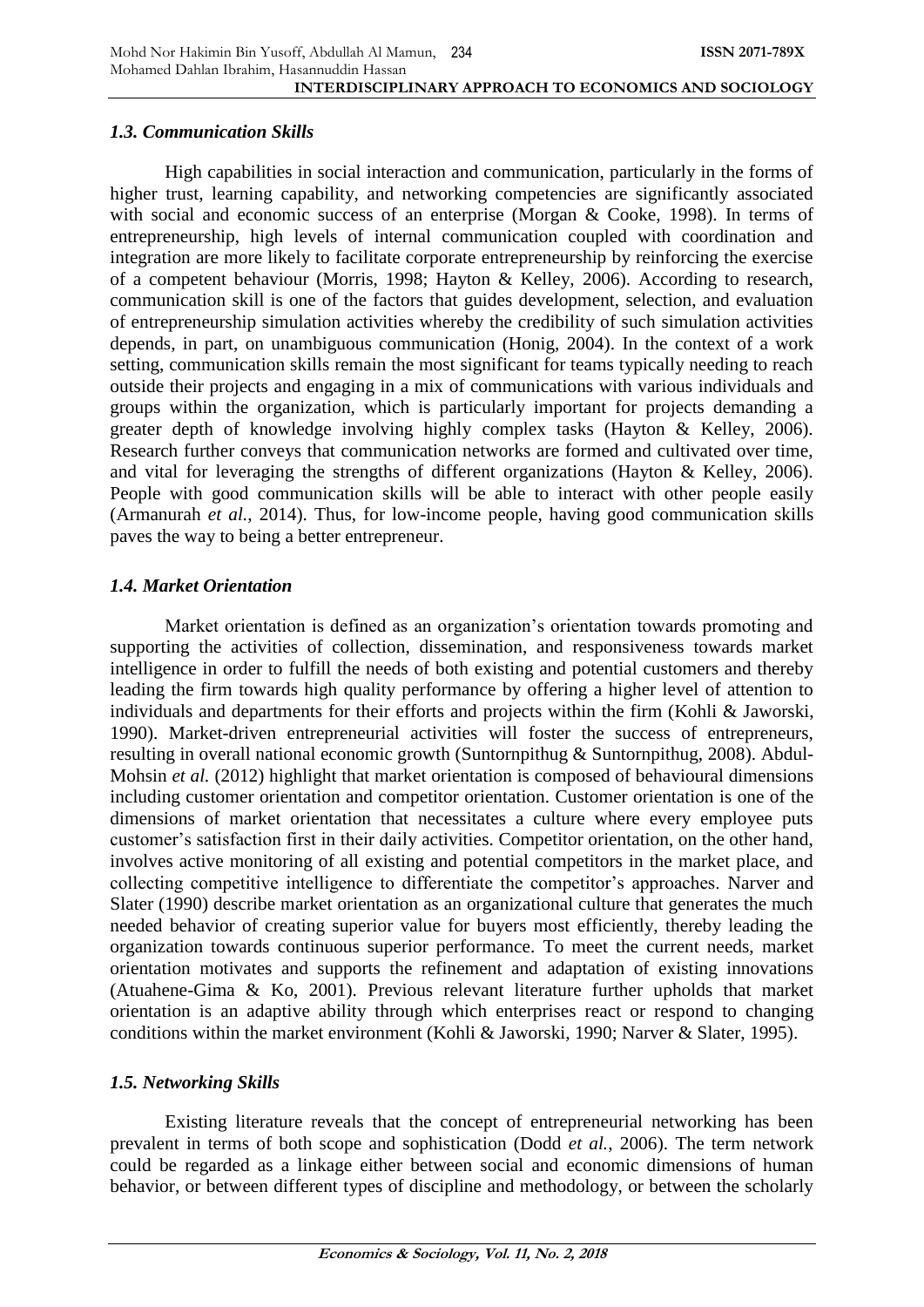community and the world of practice. Entrepreneurial networking provides the framework for different processes, which aims at organizing resources according to opportunities (Johannisson & Mønsted, 1997). Larson (1992) argues that entrepreneurial dyadic ties are the building blocks of networks that are built upon a history of preconditions for exchange, including both organizational and personal reputation along with prior relations. Networking is a skill required by entrepreneurs (Chell, 2001), which enables them to display personal credibility as well as for the development of the business (Armanura *et al.*, 2014). Since the context of entrepreneurship represents change, entrepreneurs need to create and respond to changes; thus, networking in such scenarios emerges as the mechanism for not only dealing with the environment and the conditions of entrepreneurship but also for coping with such changes. The network and the nature of networking have been found to impact start-ups and the developmental stages of an enterprise significantly (Dodd *et al.*, 2006). Low-income people who intend to be entrepreneurs need to develop relationships with others as a form of business capability.

## **2. Methodology**

This study adopted a cross-sectional design to identify and determine the distribution of entrepreneurial knowledge and functional skills across districts, gender, education level, occupation, and experience levels in Kelantan, Malaysia. The target population for this study is the low-income households of the poorest state in Peninsular Malaysia, i.e., Kelantan. This study selected four locations in Kelantan, including Bachok, Tumpat, Jeli, and Gua Musang. The population of this study consists of low-income households registered under '*Majlis Agama Islam dan Adat Istiadat Melayu Kelantan (ASNAF)*'. A total of 3,090 low-income households form the population across the four districts, i.e., Bachok (1394), Tumpat (1257), Jeli (233), and Gua Musang (206).

In determining the sample size, the researchers used Krejcie and Morgan's (1970) sample size determination table. According to Krejcie and Morgan (1970), the right sample size from the total population of 3090 is 341. Subsequently to obtain a suitable sample size, 800 low-income respondents were randomly selected, with a total of 200 respondents from each district to compare across location and other antecedents. The study hired enumerators to collect the data and the enumerators were trained to deliver the closed-ended questions to the respondents.

After the pretest, revising and restructuring were required to make the questionnaire more effective. The questionnaire was administered to 800 low-income households via faceto-face interviews and the questionnaire used the local language and the researchers explained all the parts of the questionnaire to the respondents properly. The reasons for this approach include to obtain more accurate data, minimize bias, and to ensure that the data collection is on track with a high rate of return (Abdelhak *et al.*, 2012). The study aimed at avoiding nonresponse bias in the data collection process by implementing several approaches proposed in the literature to facilitate response, such as a proper questionnaire design, the management of length, and the establishment of the survey's importance (Yu & Cooper, 1983). For instance, before implementing a field study of the total sample  $(n = 800)$ , letters of notification were sent to each local authority officer of each district (i.e., Majlis Daerah Bachok, Majlis Daerah Tumpat, Majlis Daerah Jeli, and Majlis Daerah Gua Musang). As the areas were identified, the study first met the district officer to get particular information (i.e., head of village, the areas of the study). After some information were identified, the researchers went to meet the head of the village to show the respondents' house according to the name listed. The study utilized face-to-face interviews to avoid unresponsive feedback and to get the completion rate on track.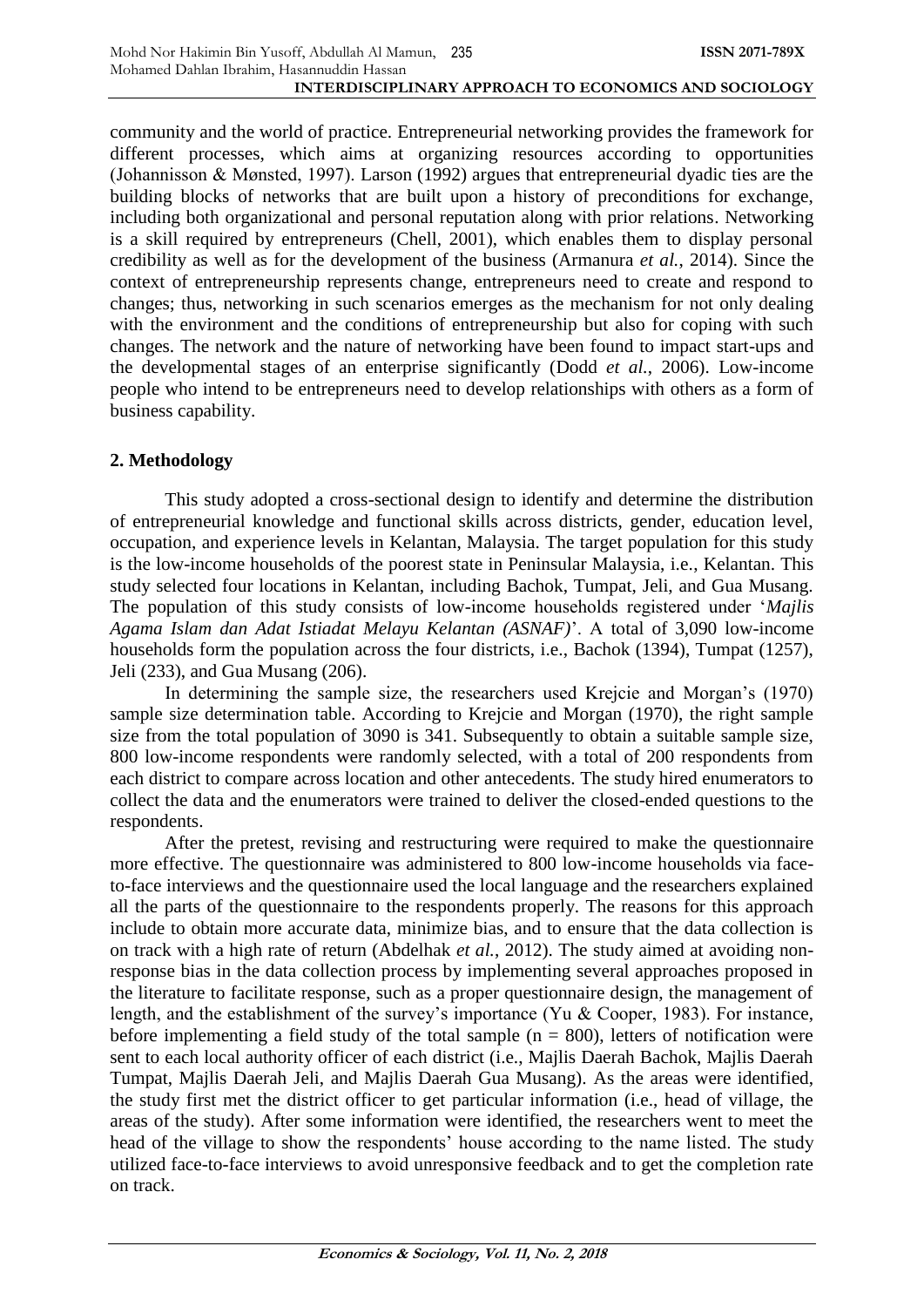Given the facts, a special study was carried out in the rural areas of Kelantan, the state with the highest percentage of poverty in Peninsular Malaysia (DOS, 2014). As the nature of population is widely dispersed geographically, it would be too time consuming to get the probability sample unit of the study. In order to represent the whole district, the best sampling technique to be adopted is cluster sampling, as it would represent the whole population of the study and it could be conducted within the time frame effectively and economically. The districts that were involved in this study include (a) Jeli and Gua Musang (representing the Northern region); and (b) Bachok and Tumpat (representing Southern region) The four districts were selected since the highest percentage of hard-core poor were recorded in Bachok and Tumpat at 21.05 and 31.05, respectively while the other two districts of Jeli and Gua Musang recorded the lowest percentage of hard-core poor at 3.43 and 3.93, respectively. These inconsistencies in the rates require further research to be conducted in these four districts.

The questionnaire was translated into Malay and checked for inter-translator consistency. The questionnaire was developed based on the review of the existing entrepreneurship indices and tested through a pilot survey and the instrument was enhanced based on the comment and feedback from the pilot survey. This study used a five-point Likert scale ranging from one to five to denote strongly disagree to strongly agree to avoid confusion and biases of fatigue.

## **3. Results and discussion**

The findings of the study are divided into three sub-sections: (1) validity and reliability test results; (2) demographic information of the respondents; and (3) the respondents' level of functional business skills. Details of the finding are in the following sub-sections.

### *3.1. Validity and Reliability of Entrepreneurial Skills*

To test the internal consistency of the items in measuring the variables, the validity and reliability tests were conducted. For such an assessment, the first and foremost criterion is typically the internal consistency reliability where Cronbach's alpha presumes that all the used indicators are uniformly reliable (Hair *et al.*, 2013). *Table 1* shows the Cronbach's alpha values for Financial Skill, Technical Skills, Communication, Market Orientation, and Networking Skills ranging from 0.863 to 0.938 and exceeding 0.6 so as to retain in an adequate scale (Sekaran & Wagner, 1980). Thus, all the five constructs of entrepreneurial skills and the 34 items used in the study are considered valid and reliable.

| Construct                 |    | Number of items Cronbach's Alpha |
|---------------------------|----|----------------------------------|
| Financial Skill           |    | 0.888                            |
| <b>Technical Skills</b>   |    | 0.875                            |
| Communication             |    | 0.863                            |
| <b>Market Orientation</b> | 14 | 0.938                            |
| Networking Skills         |    |                                  |

Table 1. Reliability Analysis of Entrepreneurial Skills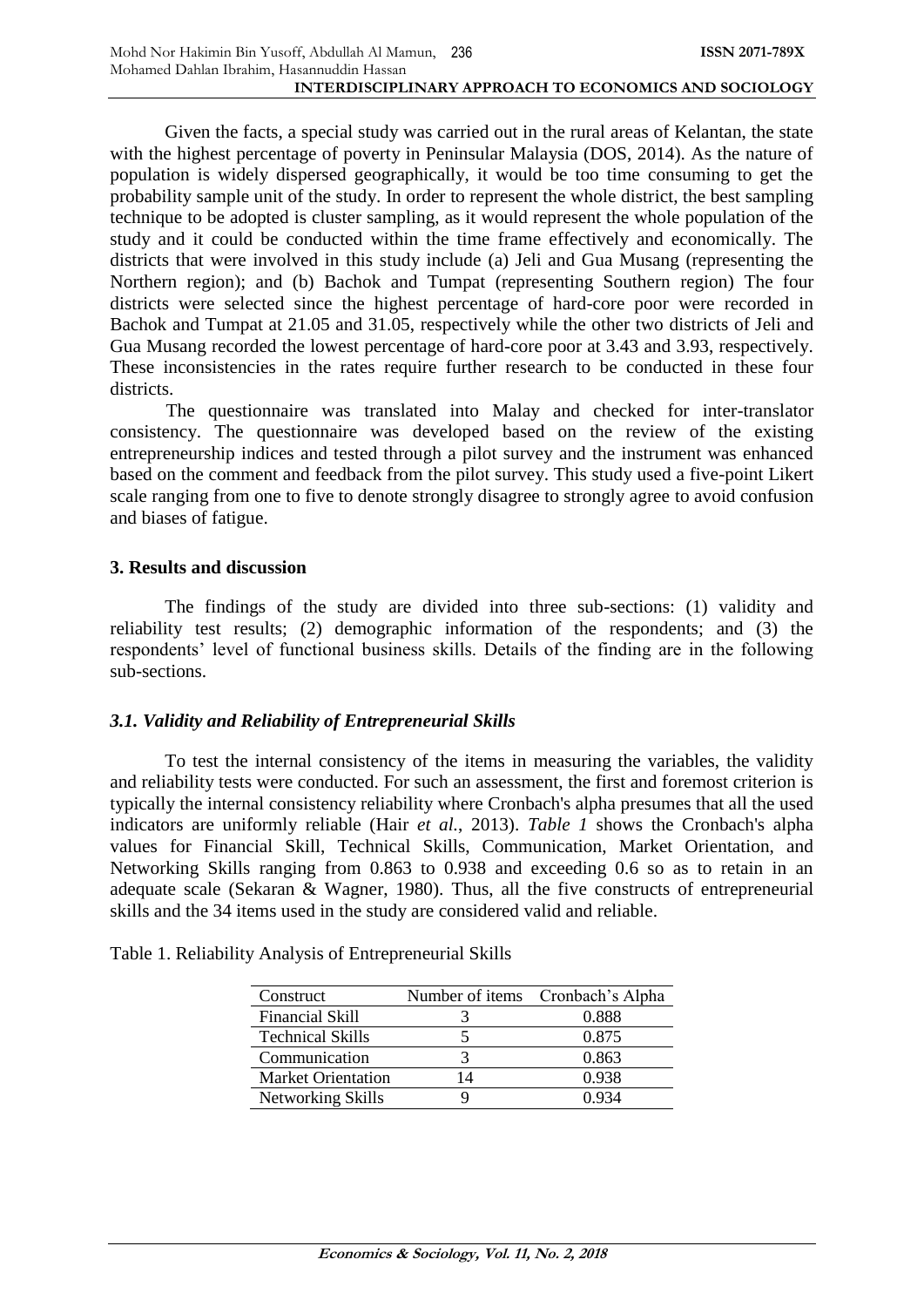|                             |       | <b>Initial Eigenvalues</b> |            |          | <b>Extraction Sums of Squared</b> |                    |          | <b>Rotation Sums of Squared</b> |                    |
|-----------------------------|-------|----------------------------|------------|----------|-----------------------------------|--------------------|----------|---------------------------------|--------------------|
| Component                   |       |                            |            | Loadings |                                   |                    | Loadings |                                 |                    |
|                             | Total | % of                       | Cumulative | Total    | $%$ of                            | Cumulative         | Total    | $%$ of                          | Cumulative         |
|                             |       | Variance                   | $\%$       |          | Variance                          | $\%$               |          | Variance                        | $\%$               |
| $\mathbf{1}$                | 15.88 | 46.70                      | 46.70      | 15.88    | 46.70                             | 46.70              | 7.26     | 21.35                           | 21.35              |
| $\overline{2}$              | 3.12  | 9.17                       | 55.87      | 3.12     | 9.17                              | $\overline{5}5.87$ | 5.92     | 17.42                           | 38.77              |
| $\ensuremath{\mathfrak{Z}}$ | 1.57  | 4.63                       | 60.50      | 1.57     | 4.63                              | 60.50              | 3.98     | 11.70                           | 50.47              |
| $\overline{4}$              | 1.52  | 4.47                       | 64.98      | 1.52     | 4.47                              | 64.98              | 3.30     | 9.70                            | $\overline{60.17}$ |
| 5                           | 1.05  | 3.10                       | 68.07      | 1.05     | 3.10                              | 68.07              | 2.69     | 7.91                            | 68.07              |
| 6                           | 0.99  | 2.91                       | 70.98      |          |                                   |                    |          |                                 |                    |
| $\tau$                      | 0.87  | 2.56                       | 73.54      |          |                                   |                    |          |                                 |                    |
| $\,8\,$                     | 0.70  | 2.05                       | 75.59      |          |                                   |                    |          |                                 |                    |
| $\overline{9}$              | 0.67  | 1.96                       | 77.55      |          |                                   |                    |          |                                 |                    |
| 10                          | 0.55  | 1.62                       | 79.16      |          |                                   |                    |          |                                 |                    |
| 11                          | 0.53  | 1.55                       | 80.72      |          |                                   |                    |          |                                 |                    |
| 12                          | 0.50  | 1.46                       | 82.17      |          |                                   |                    |          |                                 |                    |
| 13                          | 0.46  | 1.35                       | 83.53      |          |                                   |                    |          |                                 |                    |
| 14                          | 0.45  | 1.31                       | 84.84      |          |                                   |                    |          |                                 |                    |
| 15                          | 0.43  | 1.27                       | 86.11      |          |                                   |                    |          |                                 |                    |
| 16                          | 0.41  | 1.20                       | 87.31      |          |                                   |                    |          |                                 |                    |
| 17                          | 0.39  | 1.14                       | 88.45      |          |                                   |                    |          |                                 |                    |
| 18                          | 0.36  | 1.05                       | 89.50      |          |                                   |                    |          |                                 |                    |
| 19                          | 0.31  | 0.91                       | 90.42      |          |                                   |                    |          |                                 |                    |
| 20                          | 0.30  | 0.87                       | 91.29      |          |                                   |                    |          |                                 |                    |
| 21                          | 0.29  | 0.85                       | 92.14      |          |                                   |                    |          |                                 |                    |
| 22                          | 0.28  | 0.84                       | 92.98      |          |                                   |                    |          |                                 |                    |
| 23                          | 0.26  | 0.77                       | 93.75      |          |                                   |                    |          |                                 |                    |
| 24                          | 0.25  | 0.75                       | 94.49      |          |                                   |                    |          |                                 |                    |
| 25                          | 0.24  | 0.71                       | 95.21      |          |                                   |                    |          |                                 |                    |
| 26                          | 0.23  | 0.67                       | 95.88      |          |                                   |                    |          |                                 |                    |
| 27                          | 0.23  | 0.66                       | 96.54      |          |                                   |                    |          |                                 |                    |
| 28                          | 0.22  | 0.64                       | 97.18      |          |                                   |                    |          |                                 |                    |
| 29                          | 0.21  | 0.60                       | 97.78      |          |                                   |                    |          |                                 |                    |
| 30                          | 0.19  | 0.57                       | 98.35      |          |                                   |                    |          |                                 |                    |
| 31                          | 0.16  | 0.46                       | 98.82      |          |                                   |                    |          |                                 |                    |
| $\overline{32}$             | 0.16  | 0.46                       | 99.28      |          |                                   |                    |          |                                 |                    |
| 33                          | 0.14  | 0.40                       | 99.68      |          |                                   |                    |          |                                 |                    |
| 34                          | 0.11  | 0.32                       | 100.00     |          |                                   |                    |          |                                 |                    |
|                             |       |                            |            |          |                                   |                    |          |                                 |                    |

### Table 2. Total Variance Explained

The common method variance test was conducted before analyzing the model further. The common method variance test was performed to test the validity of the data collected. This indicates how much of the variability in the data has been modelled by the extracted factors to ensure the questions asked relate to the construct that is intended to measure.

*Table 2* shows the result of the rotation formed by the five factors that have eigenvalues exceeding one (1). Eigenvalues reflect the ratio of variance that belongs to each factor. It is described by the total extraction of sums of squares loading. In this study, factor one has the highest eigenvalue of 7.26, followed by factor two at 5.92, dimension three at 3.98, dimension four at 3.30, and dimension five has the lowest eigenvalue of 2.69. These five factors explain 68% of the total variance of entrepreneurial skills. The result indicates that each of these constructs is unidimensional and factorially distinct and all 34 items are used to measure a particular construct loaded on a single factor.

*Table 3* shows the Kaiser-Mayer-Olkin (KMO) measure of sampling adequacy at 0.96 indicating sufficient intercorrelations while the Bartlett's Test of Sphericity is significant (Chi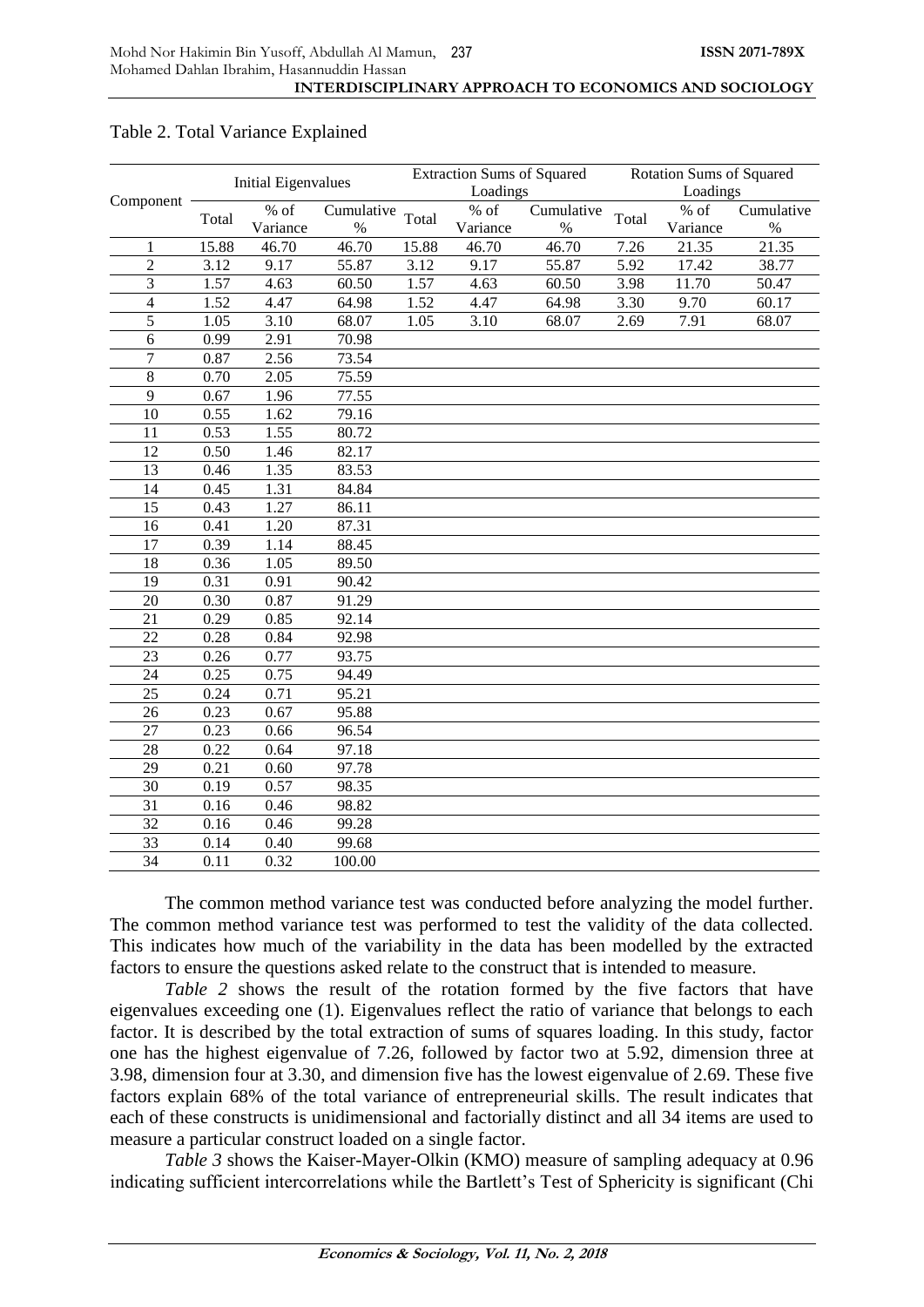square=22002.44, p< 0.00). This indicates that the adequacy of all 34 items used was retained to perform the factor analysis test, since all the items have fulfilled the required conditions.

Table 3. KMO and Bartlett's Tests

| Kaiser-Meyer-Olkin Measure of Sampling Adequacy | 0.96                           |  |  |
|-------------------------------------------------|--------------------------------|--|--|
| Bartlett's Test of Sphericity                   | Approx. Chi-Square<br>22002.44 |  |  |
|                                                 | Df<br>561.00                   |  |  |
|                                                 | 0.00                           |  |  |

### Table 4. Rotated Component Matrix

|                         |              |                | Component |                |       | Factor and factor loading   |
|-------------------------|--------------|----------------|-----------|----------------|-------|-----------------------------|
|                         | $\mathbf{1}$ | $\overline{2}$ | 3         | $\overline{4}$ | 5     |                             |
| $\mathbf{1}$            | 0.548        |                |           |                |       | Market Orientation (0.61)   |
| $\overline{2}$          | 0.704        |                |           |                |       |                             |
| $\overline{\mathbf{3}}$ | 0.615        |                |           |                |       |                             |
| $\overline{4}$          | 0.452        |                |           |                |       |                             |
| 5                       | 0.319        |                |           |                |       |                             |
| $\overline{6}$          | 0.605        |                |           |                |       |                             |
| $\overline{7}$          | 0.726        |                |           |                |       |                             |
| $\overline{8}$          | 0.442        |                |           |                |       |                             |
| $\overline{9}$          | 0.755        |                |           |                |       |                             |
| 10                      | 0.732        |                |           |                |       |                             |
| 11                      | 0.557        |                |           |                |       |                             |
| $\overline{12}$         | 0.787        |                |           |                |       |                             |
| 13                      | 0.755        |                |           |                |       |                             |
| 14                      | 0.592        |                |           |                |       |                             |
| 15                      |              | 0.656          |           |                |       | Networking Skills (0.669)   |
| $\overline{16}$         |              | 0.658          |           |                |       |                             |
| 17                      |              | 0.743          |           |                |       |                             |
| $\overline{18}$         |              | 0.496          |           |                |       |                             |
| $\overline{19}$         |              | 0.734          |           |                |       |                             |
| $\overline{20}$         |              | 0.731          |           |                |       |                             |
| 21                      |              | 0.761          |           |                |       |                             |
| 22                      |              | 0.718          |           |                |       |                             |
| $\overline{23}$         |              | 0.527          |           |                |       |                             |
| $\overline{24}$         |              |                | 0.670     |                |       | Financial Skill (0.717)     |
| 25                      |              |                | 0.695     |                |       |                             |
| 26                      |              |                | 0.786     |                |       |                             |
| $\overline{27}$         |              |                |           | 0.665          |       | Technical Skills (0.646)    |
| 28                      |              |                |           | 0.799          |       |                             |
| <b>29</b>               |              |                |           | 0.367          |       |                             |
| 30                      |              |                |           | 0.795          |       |                             |
| $\overline{31}$         |              |                |           | 0.604          |       |                             |
| $\overline{32}$         |              |                |           |                | 0.587 |                             |
| 33                      |              |                |           |                | 0.672 | Communication Skills (0.65) |
| 34                      |              |                |           |                | 0.690 |                             |

The test was conducted using SPSS 23, into which 34 items from 5 constructs, were entered to run the factor analysis. The result reveals that the 5 factors and the variance range from 7.91% to 21.35% with the total variance explained in the model as 68.07%.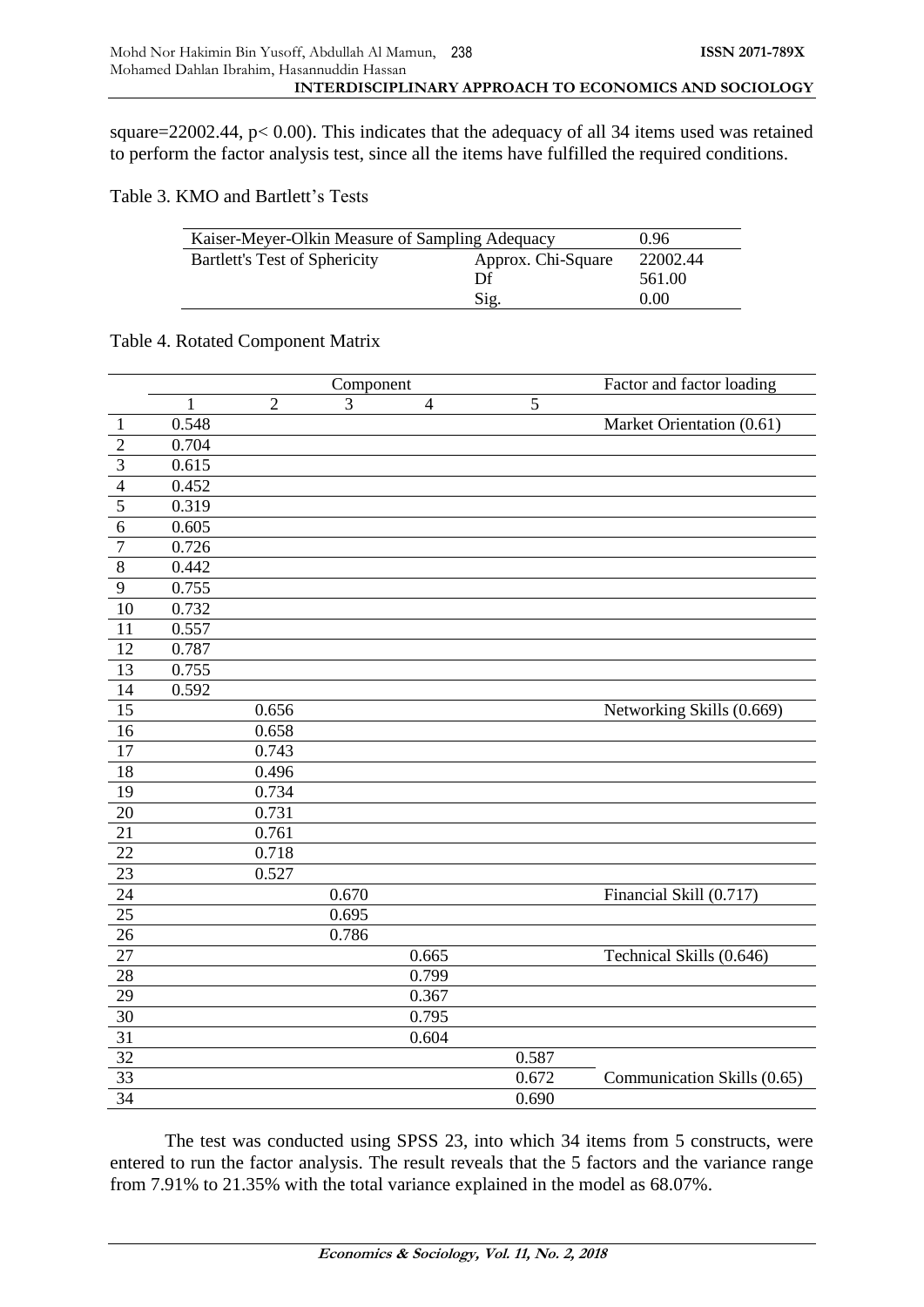*Table 4* shows the result of the rotated component matrix; the five-factors sets of 34 items. It indicates that the 34 items in the entrepreneurial skills instrument could be grouped according to five factors.

## *3.2. Demographic Profile*

The majority of the respondents are females (68.0%) than males (32.0%). In terms of the level of education, 35.5% have completed Form 5 secondary education (the highest level achieved) while 25.1% have no formal education. None of the respondents have attained tertiary education. The majority of the respondents (36.5%) are aged above 55 years old followed by the age group of between 31 to 45 years old (31.3%). Only 10.1% of the respondents are aged 30 years old and below.

| Characteristics | N   | $\%$ | Characteristics     | N   | $\%$  |
|-----------------|-----|------|---------------------|-----|-------|
| Gender          |     |      | Age                 |     |       |
| Male            | 256 | 32.0 | Less than 30        | 81  | 10.1% |
| Female          | 544 | 68.0 | $31 - 45$           | 250 | 31.3% |
|                 |     |      | $46 - 55$           | 177 | 22.1% |
|                 |     |      | More than 55        | 292 | 36.5% |
| <i>District</i> |     |      | Education           |     |       |
| Gua Musang      | 250 | 25.0 | Primary 6           | 151 | 18.9  |
| Jeli            | 250 | 25.0 | <b>PMR/SRP</b>      | 158 | 19.8  |
| Tumpat          | 250 | 25.0 | SPM/Form 5          | 284 | 35.5  |
| <b>Bachok</b>   | 250 | 25.0 | Religious school    | 6   | 0.8   |
|                 |     |      | No formal education | 201 | 25.1  |

### Table 5. Demographic Profile

# *3.3. Level of Skills*

The findings show that generally, the level of knowledge of the respondents is moderately low. The mean value indicated in *Table 5* reflects that the technical knowledge is the lowest among the five constructs (2.877). The highest score is recorded by communication skills (3.97), which shows that respondents tend to have relatively higher communication skills compared to other functional skills. Perhaps, it is the skills derived from daily social activities. The following sub-sections will discuss further details.

### Table 6. Mean Construct

| Construct                  |     | Mean  | Std. Deviation |
|----------------------------|-----|-------|----------------|
| Financial Skill            | 800 | 3.256 | 1.158          |
| <b>Communication Skill</b> | 800 | 3.956 | 0.703          |
| <b>Technical Skill</b>     | 800 | 2.877 | .082           |
| Marketing Skill            | 800 | 3.727 | 0.671          |
| Networking Skill           | 800 | 3.521 |                |

# *3.3.1. Level of Education and Financial Skills*

*Table 6* shows the mean level of education according to the four districts. As for the level of education (i.e., Primary 6, PMR/ SRP, SPM/Form 5, Religious school, and No formal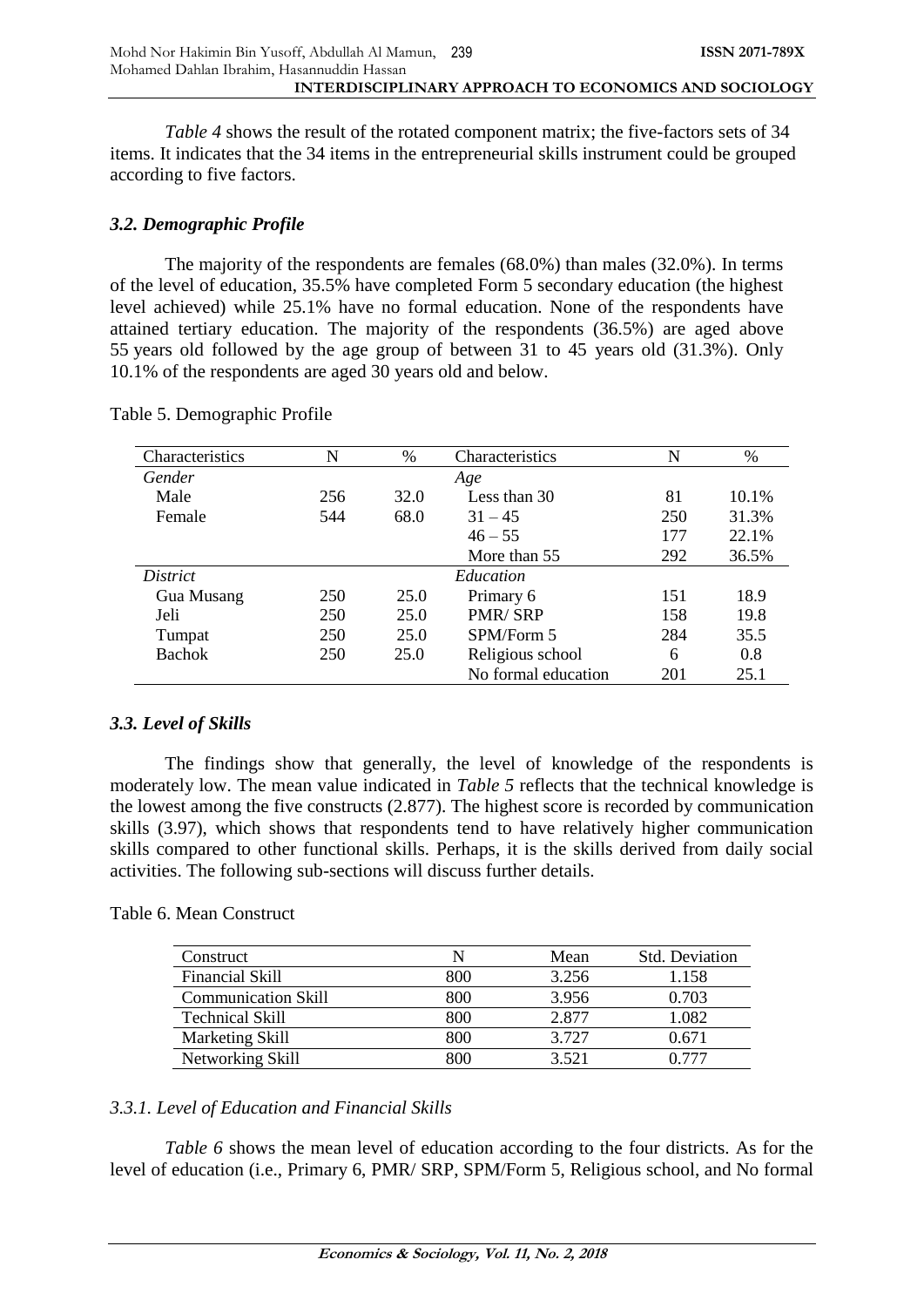education) among the respondents, Bachok recorded the highest mean among the other districts, followed by Tumpat, Gua Musang, and Jeli, respectively. The chi-square test shows that there is a statistically significant difference in the level of education of the respondents across the districts in Kelantan, Malaysia (see *Table 8*).

| District      |            | Mean  | <b>Std. Deviation</b> |
|---------------|------------|-------|-----------------------|
| <b>Bachok</b> | <b>200</b> | 3917  | 0.551                 |
| Tumpat        | 200        | 3.657 | 0.734                 |
| Jeli          | 200        | .837  | l 017                 |
| Gua Musang    | 206        | 3.615 | 0 870                 |

Table 7. Mean Level of Education (District)

The Kruskal-Wallis Multiple test as shown in *Table 8* has a statistically significant difference in the financial skills of the respondents across the districts in Kelantan, Malaysia (Kruskal-Wallis Test Multiple Group, *p-*value < 0.000). Moreover, *Table 9* shows the comparison of financial skills, which indicates that financial skills are the highest among the respondents of Bachok with a mean rank of 533.10, followed by Tumpat, Gua Musang, and Jeli with the lowest mean rank of 158.47.

Table 8. Chi-square Test on the Level of Education

|                              | Value   |    | Asymptotic Significance (2-sided) |
|------------------------------|---------|----|-----------------------------------|
| Pearson Chi-Square           | 120.33  | 60 | 0.000                             |
| Likelihood Ratio             | 118.786 | 60 | 0.000                             |
| Linear-by-Linear Association | 20.631  |    | 0.000                             |

Table 9. Comparison of Financial Skills (Kruskal-Walis Test) – Cross District Analysis

| <b>District</b>         |               | N          | Mean Rank |
|-------------------------|---------------|------------|-----------|
|                         | <b>Bachok</b> | <b>200</b> | 533.10    |
| Mean                    | Tumpat        | 200        | 467.05    |
| <b>Financial Skills</b> | Jeli          | <b>200</b> | 158.47    |
|                         | Gua Musang    | 200        |           |

# *3.3.2. Level of Communication Skills*

As for the communication skills among the respondents, Bachok recorded the highest mean among all the districts, followed by Tumpat, Gua Musang, and Jeli respectively (*Table 10*). As noted in *Table 11*, it is observed that communication skills are the highest among the respondents of Bachok with a mean rank of 454.71, followed by Tumpat, Jeli, and Gua Musang with the lowest mean rank of 339.63. The chi-square test shows that there is a statistically significant difference in the level of communication skills of the respondents across the districts in Kelantan, Malaysia (see *Table 11*).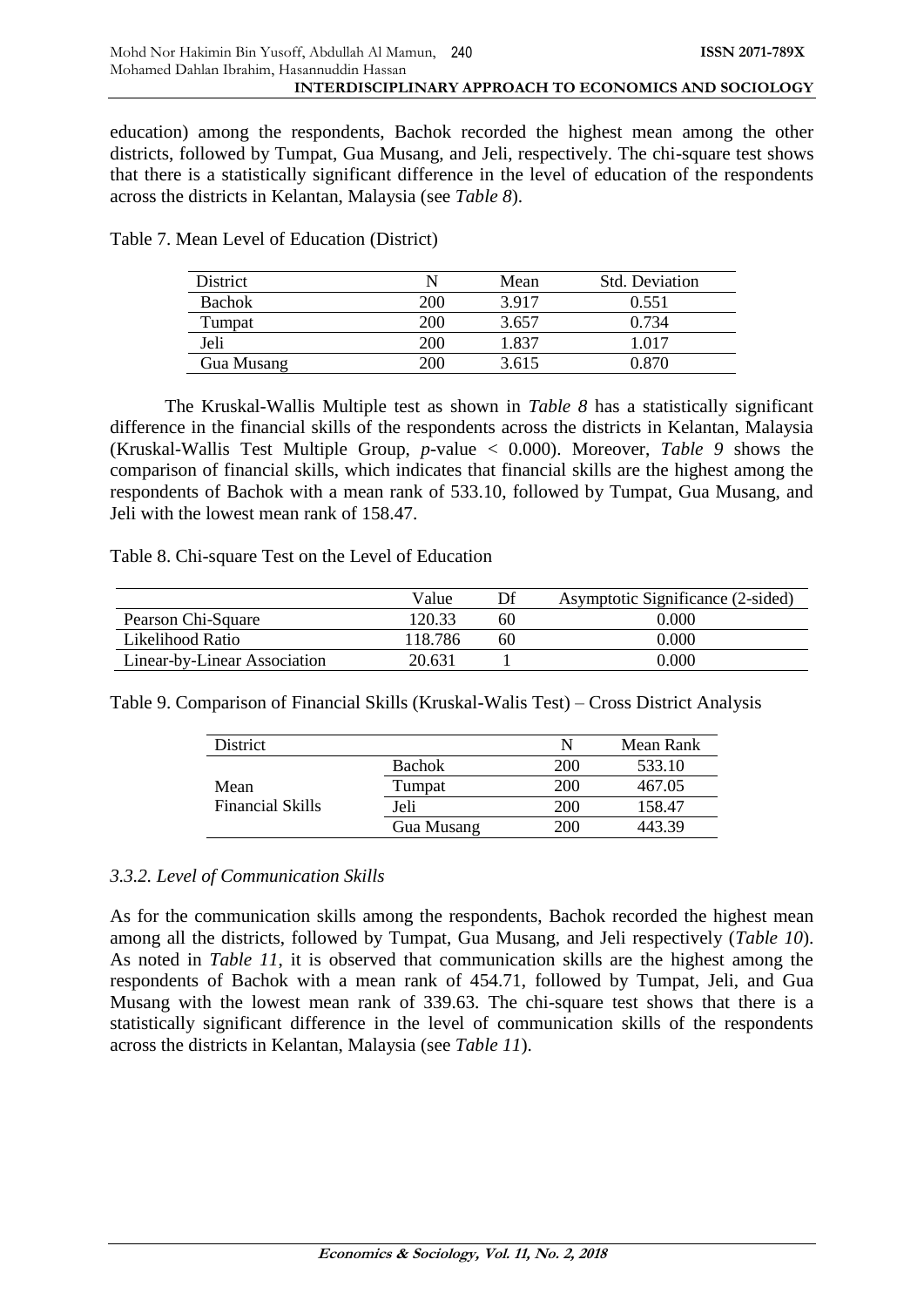| <b>District</b> |     | Mean  | <b>Std Deviation</b> |
|-----------------|-----|-------|----------------------|
| <b>Bachok</b>   | 800 | 4 152 | 0.474                |
| Tumpat          | 800 | 4 097 | 0.433                |
| Jeli            | 800 | 3.788 | 0.895                |
| Gua Musang      | 800 | 3.788 | ገ ጸበ.                |

#### Table 10. Mean Communication Skill (District)

Table 11. Comparison of Communication Skills (Krustal-Wallis Test)

|                             | District      | N   | Mean Rank |
|-----------------------------|---------------|-----|-----------|
|                             | <b>Bachok</b> | 200 | 454.71    |
| Mean                        | Tumpat        | 200 | 440.10    |
| <b>Communication Skills</b> | Jeli          | 200 | 367.57    |
|                             | Gua Musang    | 200 | 339.63    |
| <b>Test Statistic</b>       |               |     |           |
| Chi-Square                  | 39.424        |     |           |
| Df                          |               |     |           |
| Asymp. Sig.                 | 0.000         |     |           |

### *3.3.3. Level of Technical Skills*

As for the technical skills among the respondents, Bachok recorded the highest mean among the districts, followed by Gua Musang, Tumpat, and Jeli, respectively (*Table 12*). As noted in *Table 13*, it is observed that technical skills are the highest among respondents of Bachok with a mean rank of 470.51, followed by Gua Musang, Tumpat, and Jeli with the lowest mean rank of 211.19. The Krustal-Wallis Test shows that there is a statistically significant difference in the level of technical skills of the respondents across the districts in Kelantan, Malaysia (see *Table 13*).

Table 12. Mean Technical Skills (by District)

|                             | <b>District</b> |            | Mean  | <b>Std Deviation</b> |
|-----------------------------|-----------------|------------|-------|----------------------|
|                             | <b>Bachok</b>   | 200        | 3.233 | 0.807                |
| Mean                        | Tumpat          | 200        | 3.093 | 1.118                |
| <b>Communication Skills</b> | Jeli            | 200        | 1979  | 0.967                |
|                             | Gua Musang      | <b>200</b> | 3.203 | 0.879                |

| Table 13. Comparison of Technical Skills (Krustal-Wallis Test) |  |  |  |  |
|----------------------------------------------------------------|--|--|--|--|
|----------------------------------------------------------------|--|--|--|--|

|                         | District      | N   | Mean Ranks |
|-------------------------|---------------|-----|------------|
|                         | <b>Bachok</b> | 200 | 470.510    |
| Mean                    | Tumpat        | 200 | 453.660    |
| <b>Technical Skills</b> | Jeli          | 200 | 211.190    |
|                         | Gua Musang    | 200 | 466.640    |
| <b>Test Statistic</b>   |               |     |            |
| Chi-Square              | 180.356       |     |            |
| Df                      | 3             |     |            |
| Asymp. Sig.             | $0.000\,$     |     |            |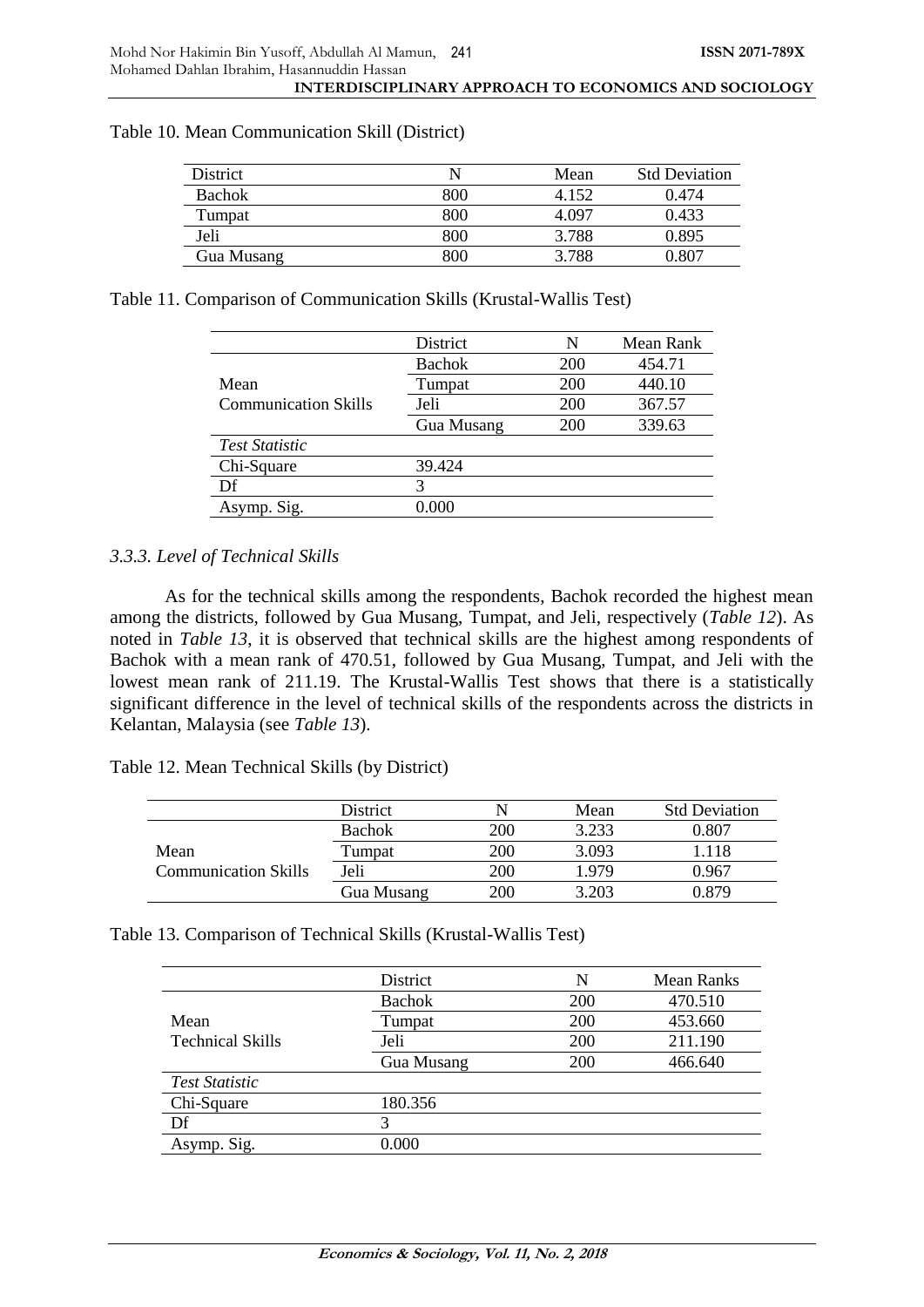## *3.3.4. Level of Marketing Skill*

As for the marketing skills among the respondents, Tumpat recorded the highest mean among the other districts, followed by Gua Musang, Bachok, and Jeli respectively (*Table 13*). As noted in *Table 14*, it is observed that marketing skills are the highest among the respondents of Tumpat with a mean rank of 493.685 and the lowest among the respondents is from Jeli, with a mean rank of 267.845. The Krustal-Wallis Test shows that there is a statistically significant difference in the level of marketing skills of the respondents across the districts in Kelantan, Malaysia (see *Table 15*).

Table 14. Mean Marketing Skills

|                                 | <b>District</b> |            | Mean  | <b>Std Deviation</b> |
|---------------------------------|-----------------|------------|-------|----------------------|
| Mean<br><b>Marketing Skills</b> | <b>Bachok</b>   | <b>200</b> | 3.797 | 0.516                |
|                                 | Tumpat          | 200        | 3979  | 0.394                |
|                                 | Jeli            | 200        | 3.304 | 0.805                |
|                                 | Gua Musang      | <b>200</b> | 3.830 | 0.695                |

Table 15. Comparison of Marketing Skills (Krustal-Wallis Test)

|                         | District          | N   | <b>Mean Ranks</b> |
|-------------------------|-------------------|-----|-------------------|
|                         | <b>Bachok</b>     | 200 | 412.143           |
| Mean                    | Tumpat            | 200 | 493.685           |
| <b>Marketing Skills</b> | Jeli              | 200 | 267.845           |
|                         | <b>Gua Musang</b> | 200 | 428.328           |
| <b>Test Statistics</b>  |                   |     |                   |
| Chi-Square              | 101.908           |     |                   |
| Df                      | 3                 |     |                   |
| Asymp. Sig.             | 0.000             |     |                   |

# *3.3.5. Level of Networking Skills*

As for the networking skills among the respondents, Tumpat recorded the highest mean among the districts, followed by Gua Musang, Bachok, and Jeli, respectively (*Table 15*). As noted in *Table 16*, it is observed that networking skills are the highest among respondents of Tumpat with a mean rank of 495.47 and the lowest among the respondents of Jeli, with a mean rank of 189.84. The Krustal-Wallis Test shows that there is a statistically significant difference in the level of networking skills of the respondents across the districts in Kelantan, Malaysia (see *Table 17*).

Table 16. Mean level of Networking

|                   | District      | N          | Mean  | <b>Std. Deviation</b> |
|-------------------|---------------|------------|-------|-----------------------|
|                   | <b>Bachok</b> | <b>200</b> | 3.711 | 0.555                 |
| Mean              | Tumpat        | 200        | 3.818 | 0.472                 |
| Networking Skills | Jeli          | <b>200</b> | 2.837 | 0.823                 |
|                   | Gua Musang    | <b>200</b> | 3.716 | 0.764                 |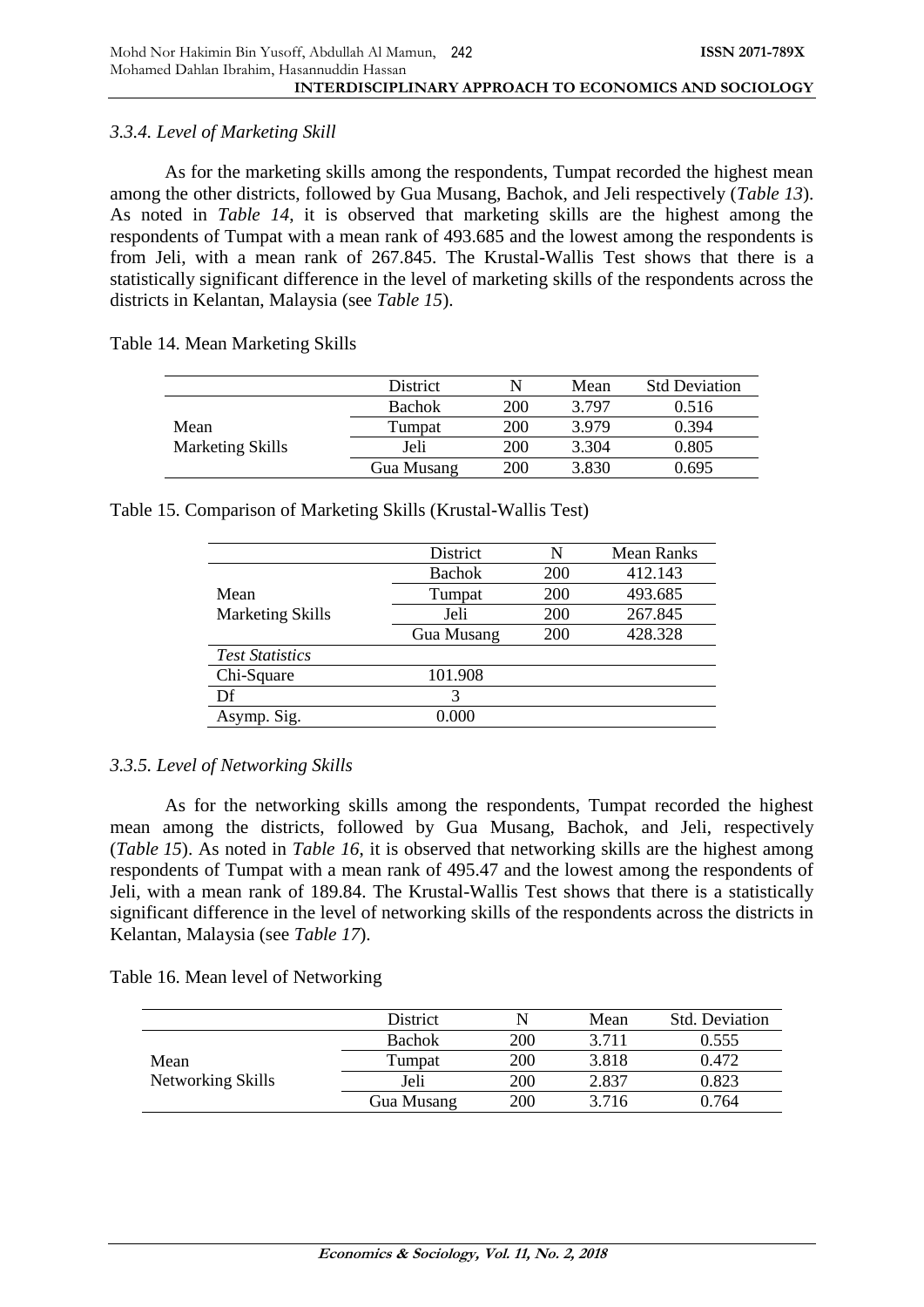|                       | District      | N          | <b>Mean Ranks</b> |
|-----------------------|---------------|------------|-------------------|
|                       | <b>Bachok</b> | 200        | 455.448           |
| Mean                  | Tumpat        | <b>200</b> | 495.465           |
| Networking Skills     | Jeli          | 200        | 189.838           |
|                       | Gua Musang    | <b>200</b> | 461.250           |
| <b>Test Statistic</b> |               |            |                   |
| Chi-Square            | 226.113       |            |                   |
| Df                    | 3             |            |                   |
| Asymp. Sig.           | 0.000         |            |                   |

#### Table 17. Mean level of Networking (Krustal-Wallis Test)

#### **Conclusions and Recommendation**

This study concentrates on the theory of poverty and entrepreneurship theories. According to the World Bank, poverty reflects conditions when people have no access to education resulting in groups of people with very low knowledge. Based on this definition and the theory of poverty, this study strongly argues that knowledge, particularly in terms functional business skills, is crucial for poor entrepreneurs, such as Asnaf members involved in entrepreneurial activities. On the other hand, entrepreneurship theories posit that a successful venture is influenced by managerial capabilities (financial, technical, communication, market, and network knowledge) related to business environments, such as the market demand, competition, technology development, product development, social, and networking.

The notion of stimulating greater entrepreneurial activities has emerged as a prominent goal for several national governments across the globe as a response to the current economic challenges (Cooney, 2012). In this aspect, literature confirms that entrepreneurial skills and knowledge are crucial in determining success in business (Cooney, 2012; Omerzel & Antončič, 2008). Moreover, contextually in the case of Asnaf entrepreneurs of Malaysia, most capital assistance has ended in failed ventures despite providing training, facilities, and monitoring (Ramli *et al.*, 2011; Muhamat *et al.*, 2013). According to recent research, capital coupled with courses, training, and knowledge is important for the success of poor entrepreneurs, such as the Asnaf members (Muhamat *et al.*, 2013). Against such a backdrop, the present study measured and provided empirical evidence on the components of functional business skills and knowledge and their distribution among entrepreneurs living across different geographical districts, using Asnaf entrepreneurs of Kelantan, Malaysia, as a data source, concentrating on financial skills, technical skills, communication skills, market orientation, and networking skills as components of functional business skills and knowledge. Based on the reliability and validity testing, this study finalized the instrument to 34 items yielding five factors, i.e., Financial Skills, Technical Skills, Communication Skills, Market Orientation, and Networking Skills. Findings of the study revealed that the level of business knowledge among the Asnaf entrepreneurs is moderately low. Furthermore, it was found that Communication Skills are the highest skill possessed by the respondents, and significant differences in the distribution of business knowledge and skills exist across the districts of Kelantan. Policy makers and other developmental organizations should therefore focus on interactive programs in order to increase the level of knowledge and skills among the Asnaf particularly in the district of Jeli. There was a circumstance skill and managerial can be trained (Abdul Razak *et al.*, 2010). In a nutshell, by implementing programs to enhance skills and knowledge, the low-income people are expected to gain some knowledge to venture into business by acknowledging all the entrepreneurship needs especially in terms of skills.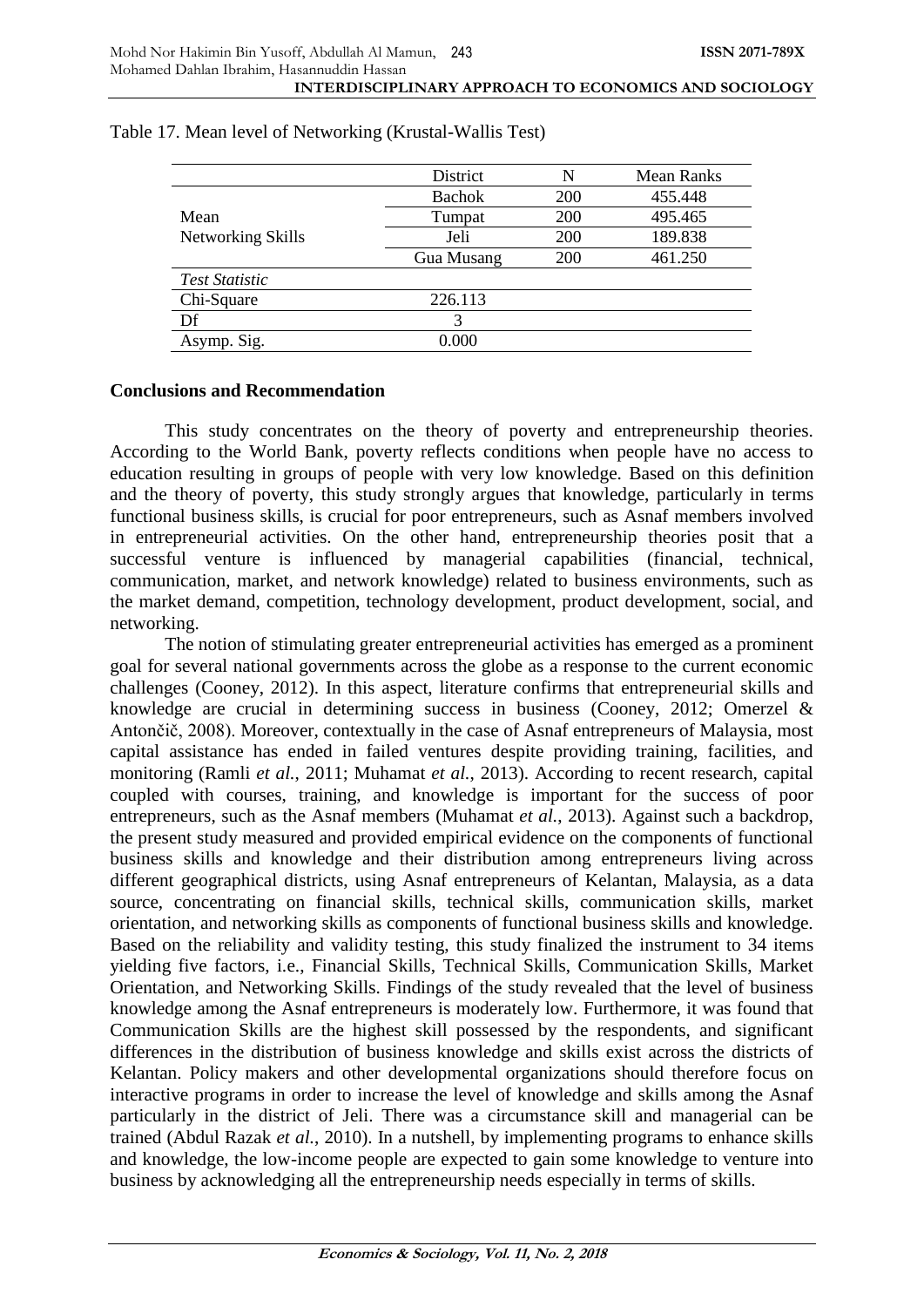However, the findings of the present study are not without limitations. Although the sample size of this study is statistically adequate, however, data have only been collected from one state of Malaysia, which might limit the generalization of the study's findings. Moreover the reasons for such an unequal distribution of entrepreneurial knowledge and skills among respondents remain unanswered in this research. Therefore, it is recommended that future studies could focus on the reasons for the unequal distribution, and identify key factors contributing to the low level of functional business skills and knowledge among different income groups living across the globe.

## **Acknowledgements**

This research was funded by the Ministry of Higher Education, Malaysia under the grant entitled "Developing a Comprehensive Rural Entrepreneurship Model for Poverty Eradication (REMODE)" (R/NRGS/A01.00/00047A/006/2014/000149).

# **References**

- Abdelhak, S., Sulaiman, J., & Mohd, S. (2012). Poverty among rural communities in Kelantan and Terengganu: the role of institutions, farmers' risk management and coping strategies. *Journal of Applied Sciences(Faisalabad)*, *12*(2), 125-135.
- Abdul-Mohsin, A. M., Abdul-Halim, H., & Ahmad, N. H. (2012). Delving into the Issues of Entrepreneurial Attitude Orientation and Market Orientation among the SMEs – A Conceptual Paper. *Procedia-Social and Behavioral Sciences*, 65, 731-736.
- Acemoglu, D., & Zilibotti, F. (2001). Productivity differences. *The Quarterly Journal of Economics*, *116*(2), 563-606.
- Afrin, S., Islam, N., & Ahmed, S. U. (2010). Micro credit and rural women entrepreneurship development in Bangladesh: A multivariate model. *Journal of Business and Management*, *16*(1), 1-22.
- Al-Mamun, A., & Ekpe, I. (2016). Entrepreneurial traits and micro-enterprise performance: Astudy among women micro-entrepreneurs in Malaysia. *Development in Practice*, *26*(2), 193-202.
- Al-Mamun, A., Subramaniam, P. A., Nawi, N. B. C., & Zainol, N. R. B. (2016). Entrepreneurial Competencies and Performance of Informal Micro-Enterprises in Malaysia. *Mediterranean Journal of Social Sciences*, *7*(3), 273-281.
- Alom, F., Abdullah, M. A., Moten, A. R., & Azam, S. F. (2016). Success factors of overall improvement of microenterprises in Malaysia: an empirical study. *Journal of Global Entrepreneurship Research*, *6*(1), 7.
- Andreeva, T., & Kianto, A. (2012). Does knowledge management really matter? Linking knowledge management practices, competitiveness and economic performance. *Journal of knowledge management*, *16*(4), 617-636.
- Atuahene-Gima, K., & Ko, A. (2001). An empirical investigation of the effect of market orientation and entrepreneurship orientation alignment on product innovation. *Organization Science*, *12*(1), 54-74.
- Basargekar, P. (2011). Using social capital for the development of micro entrepreneurship. In: *10th International Entrepreneurship Forum*, Tamkeen, Bahrain, 9-11 January 2011, pp 1-15.
- Bassellier, G., Reich, B. H., & Benbasat, I. (2001). Information technology competence of business managers: A definition and research model. *Journal of Management Information Systems*, *17*(4), 159-182.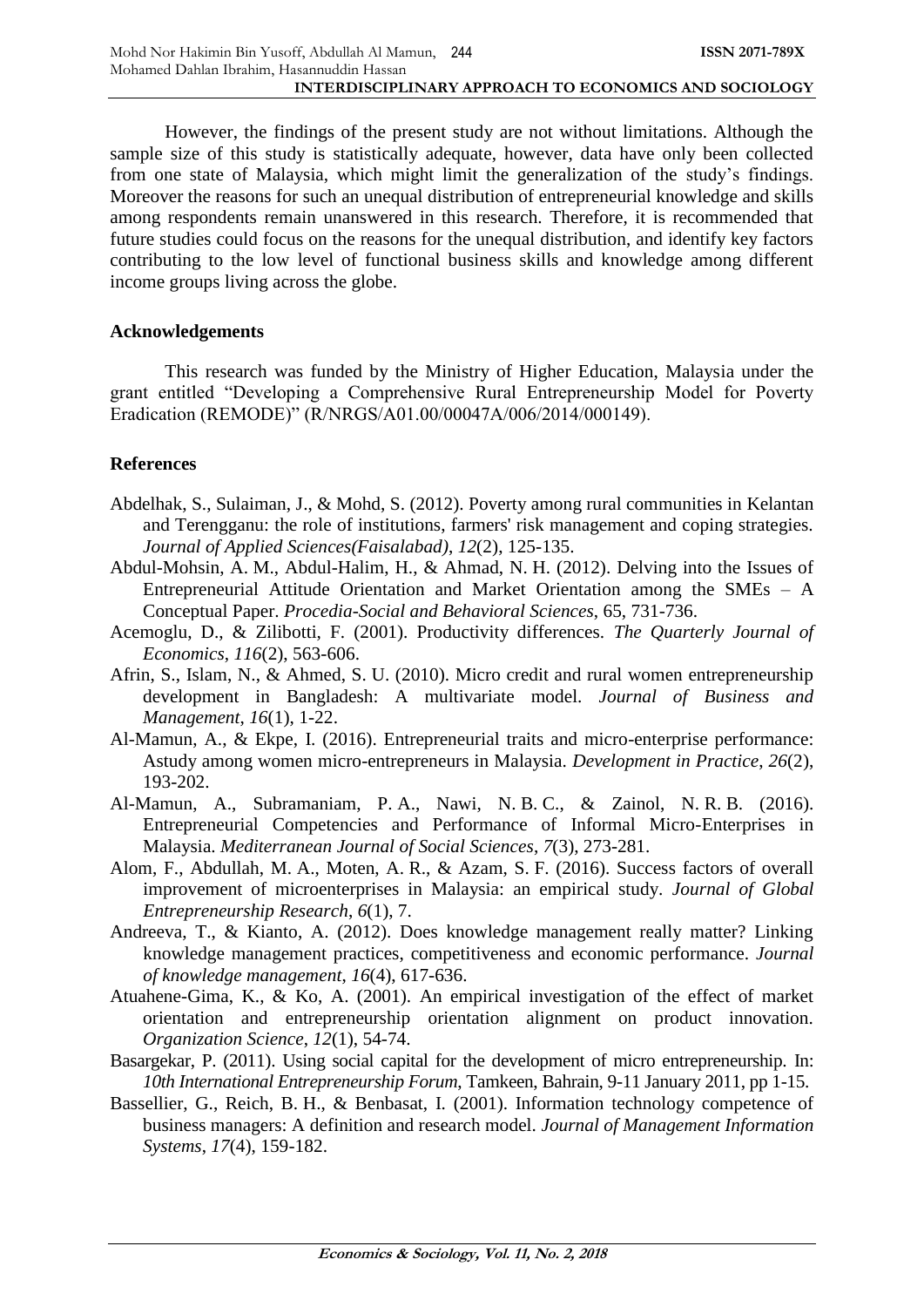- Burgess, C. (2007). Do hotel managers have sufficient financial skills to help them manage their areas? *International Journal of Contemporary Hospitality Management*, *19*(3), 188-200.
- Chell, E. (2001). *Entrepreneurship: Globalization, Innovation and Development* (1st ed.). United Kingdom: Thompson Learning.
- Cooney, T. M. (2012). *Entrepreneurship skills for growth-orientated businesses*. Copenhag: Danish Business Authority.
- Dodd, S. D., Jack, S., & Anderson, A. (2006). The mechanisms and processes of entrepreneurial networks: Continuity and change. In: *Entrepreneurship: Frameworks and Empirical Investigations from Forthcoming Leaders of European Research*, Edited by Wiklund, J., Dimov, D., Katz, J. A., and Shepherd, D. A. (pp. 107-145). Bingley, U.K.: Emerald Group Publishing Limited.
- Gibb, A. A. (1987). Enterprise culture its meaning and implications for education and training. *Journal of European Industrial Training*, *11*(2), 2-38.
- Hakimin, M. N & Fakhrul, A. Z (2016). Antecedents to the utilisation of the government business support services. A literature review. *International Business Research*, *5*(11), 105-112.
- Hair, Jr, J. F., Hult, G. T. M., Ringle, C., & Sarstedt, M. (2013). *A primer on partial least squares structural equation modeling (PLS-SEM)*. Thousand Oaks, CA: Sage Publications.
- Harper, S., Brown, C. & Irvine, W. (2005). Qualifications: Afast track to hotel general manager? *International Journal of Contemporary Hospitality Management*, *17*(1), 51-64.
- Hayton, J. C., & Kelley, D. J. (2006). A competency- based framework for promoting corporate entrepreneurship. *Human Resource Management*, *45*(3), 407-427.
- Honig, B. (2004). Entrepreneurship education: Toward a model of contingency-based business planning. *Academy of Management Learning & Education*, *3*(3), 258-273.
- Hsu, R. C., Lawson, D., & Liang, T. P. (2006). Factors affecting knowledge management adoption of Taiwan small and medium-sized enterprises. *International Journal of Management and Enterprise Development*, *4*(1), 30-51.
- Hussain, M. D., Bhuiyan, A. B., & Bakar, R. (2014). Entrepreneurship development and poverty alleviation: An empirical review. *Journal of Asian Scientific Research*, *4*(10), 558-573.
- Johannisson, B., & Mønsted, M. (1997). Contextualizing entrepreneurial networking: The case of Scandinavia. *International Studies of Management & Organization*, *27*(3), 109- 136.
- Kohli, A. K., & Jaworski, B. J. (1990). Market orientation: The construct, research propositions, and managerial implications. *The Journal of Marketing*, *54*(2), 1-18.
- Krejcie, R. V., & Morgan, D. W. (1970). Determining sample size for research activities. *Educational and psychological measurement*, *30*(3), 607-610.
- Larson, A. (1992). Network dyads in entrepreneurial settings: A study of the governance of exchange relationships. *Administrative Science Quarterly*, 76-104.
- Longenecker, C. O., Simonetti, J. L., & Sharkey, T. W. (1999). Why organizations fail: The view from the front-line. *Management Decision*, *37*(6), 503-513.
- Lynskey, M. J. (2004). Determinants of innovative activity in Japanese technology-based start-up firms. *International Small Business Journal*, *22*(2), 159-196.
- Morgan, K., & Cooke, P. (1998). *The associational economy: Firms, Regions, and Innovation*. Oxford UK: Oxford University Press
- Morris, M. H. (1998). *Entrepreneurial Intensity*. Westport, CT: Quorum Books.
- Muhamat, A. A., Jaafar, N., Rosly, H. E., & Manan, H. A. (2013). An appraisal on the business success of entrepreneurial Asnaf: An empirical study on the state zakat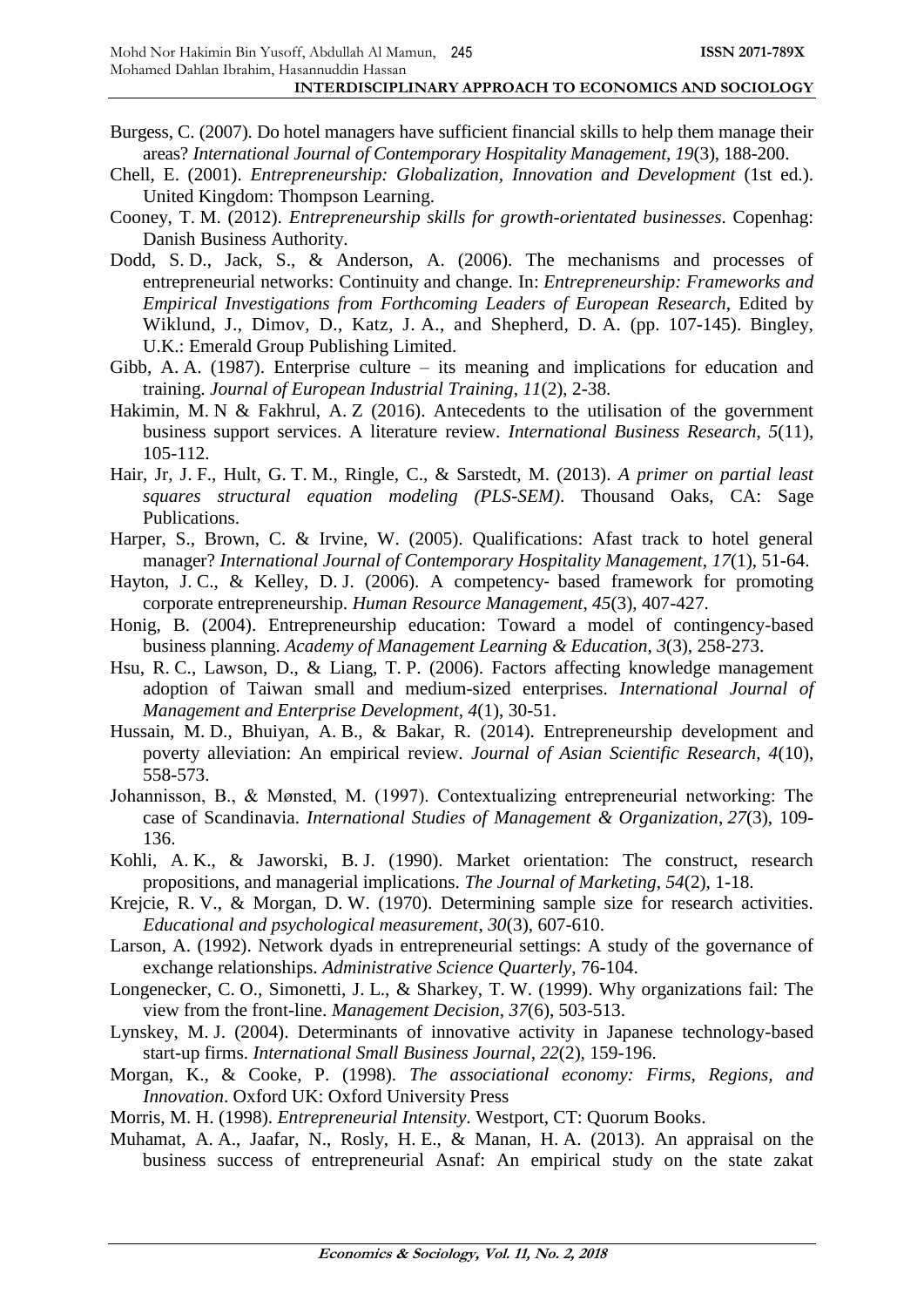organization (The Selangor Zakat Board or Lembaga Zakat Selangor) in Malaysia. *Journal of Financial Reporting and Accounting*, *11*(1), 51-63.

- Narver, J. C., & Slater, S. F. (1990). The effect of a market orientation on business profitability. *The Journal of Marketing*, *54*(4), 20-35.
- Norfadhilah, N., & Norasmah, O. (2012). Entrepreneurship program evaluation in polytechnics: Lecturers perspectives. *International Proceedings of the Economics Development and Research: Economics, Trade and Development*, 36, 1-6.
- Norhasidah, M. R, Alina, S. & Eta, W. (2017). Enhancing competitivenessnof Malaysian smes through technological capability: A perspective. *Social Sciences*, *12*(4), 719-724.
- Omerzel, D. G., & Antončič, B. (2008). Critical entrepreneur knowledge dimensions for the SME performance. *Industrial Management & Data Systems*, *108*(9), 1182-1199.
- Palmer, K. N., Douglas, E. Z., and Robert, E. P. (2004). International knowledge, skills and abilities of auditors/accountants: Evidence from recent competency studies. *Managerial Auditing Journal*, *19*(7), 889-896.
- Pyysiainen, J., Anderson, A., McElwee, G., Vesala, K. (2006). Developing the entrepreneurial skills of farmers: Some myths explored. *International Journal of Entrepreneurial Behavior & Research*, *12*(1), 21-39.
- Ramli, A., Zain, R. M., Razik, M. A., & Yaacob, A. S. (2017). Micro Businesses: Do They Need Accounting? *International Journal of Academic Research in Business and Social Sciences*, *7*(9), 185-206.
- Ramli, R. M., Ahmad, S., Wahid, H., & Harun, F. M. (2011). Understanding Asnafattitude: Malaysia's experience in quest for an effective zakat distribution programme. In: *International Zakat Conference: Sustainable Zakat Development in the Poverty Alleviation and Improvement of Welfare of the Ummah*, July 19-21, 2011. Bogor, Indonesia.
- Ranyard, R. (2017). *Economic Psychology*, Hoboken, USA: John Wiley & Sons.
- Razid, M. A. A. (2013). Kejayaan Malaysia Dalam Program Basmi Kemiskinan (Online) Available from:

http://www.penerangan.gov.my/dmdocuments/ebuku\_basmi\_kemiskinan/files/assets/basi c-html/page-1.html (22.06.2017).

- Scapens, R., & Jayazeri, M. (2003). ERP systems and management accounting change: Opportunities or impacts? *European Accounting Review*, *12*(1), 201-33.
- Sekaran, U., & Wagner, F. R. (1980). Sense of competence: A cross-cultural analysis for managerial application. *Group & Organization Studies*, *5*(3), 340-352.
- SME Corporation Malaysia (2012). SME Master Plan: Catalysing Growth and Income. (Online). Available from: http://www.smecorp.gov.my/index.php/en/policies/2015-12- 21-09-16-12/about-sme-masterplan (20.06.2017).
- Solaymani, S., Kari, F., & Hazly Zakaria, R. (2014). Evaluating the role of subsidy reform in addressing poverty levels in Malaysia: ACGE poverty framework. *Journal of Development Studies*, *50*(4), 556-569.
- De Souza, D. K.,& Awazu, Y. (2004). "Need to know" organisational knowledge and management perspective. *Information, Knowledge, Systems Management*, *4*(1), 1-14.
- Subramaniam, N., McManus, L. & Mia, L. (2002). Enhancing hotel managers' organisational comommitment: An investigation of the impact of structure, need for achievement and participative budgeting. *International Journal of Hospitality Management*, *21*(4), 303- 320.
- Suntornpithug, N., & Suntornpithug, P. (2008). Don't give them the fish, show them how to fish: Framework of market-driven entrepreneurship in Thailand. *Journal of Small Business & Entrepreneurship*, *21*(2), 181-193.